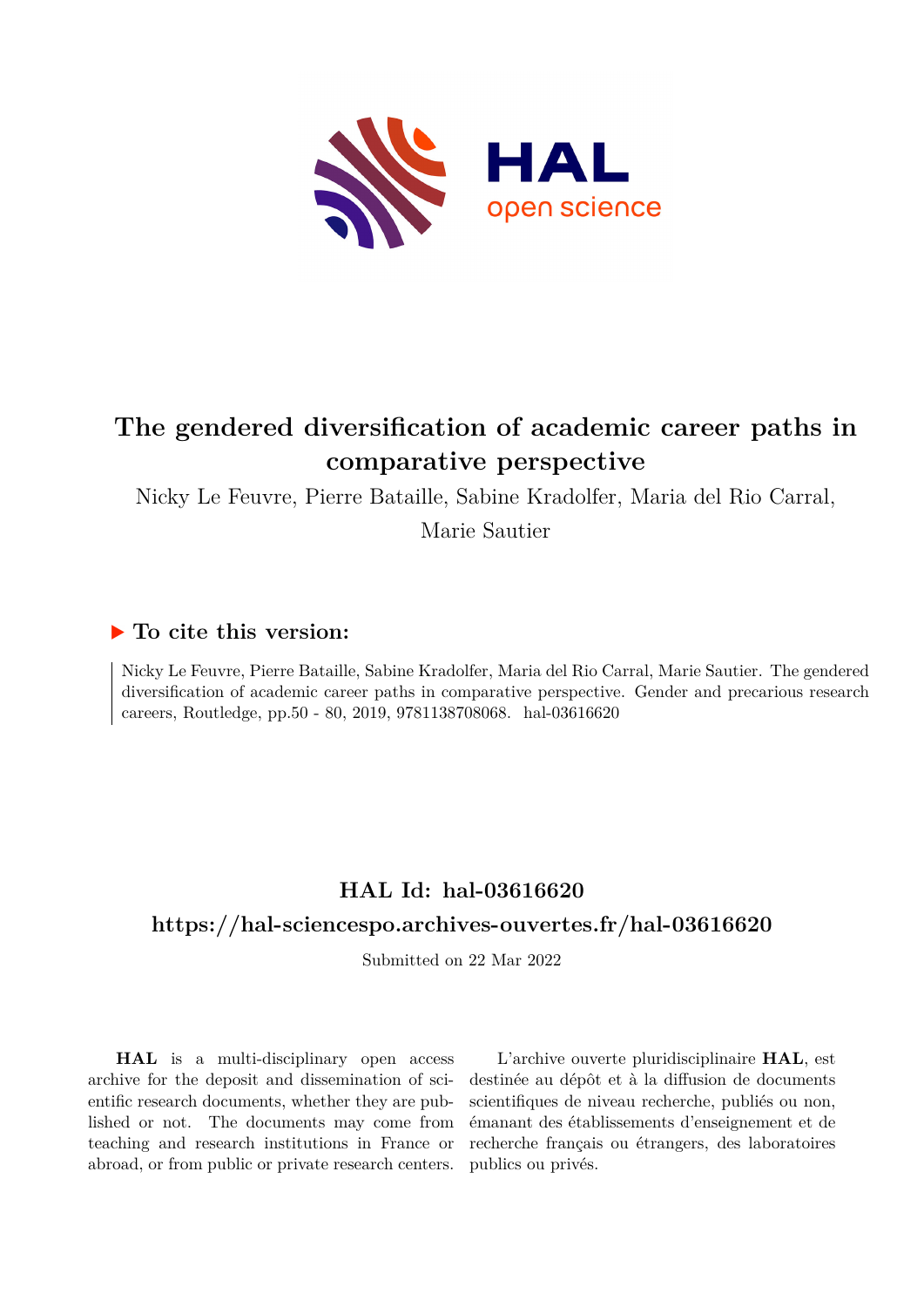# **2 The gendered [diversification](#page--1-0) of [academic](#page--1-0) career paths in [comparative](#page--1-0) perspective**

*Nicky Le Feuvre, Pierre Bataille, Sabine Kradolfer, Maria del Rio Carral and Marie Sautier*

Higher education has many variants, and the situation of academic staff varies considerably across and within countries.

(Enders and Musselin 2008, p. 142)

# **Introduction**

It is now widely recognised that women's progressive access to the upper reaches of the socio-professional hierarchy usually coincides with major demographic, organisational or socioeconomic transformations at the national and/or occupational levels (Crompton, Lyonette and Scott 2010; Boni-Le Goff and Le Feuvre 2017). The academic profession is no exception to this rule. A ream of research literature has pinpointed the structural changes currently sweeping across higher education (HE) and research institutions (Enders and de Weert 2009a; Fassa and Kradolfer 2013; Fumasoli, Goastellec and Kehm 2015; Herschberg, Benschop and van den Brink 2018; Musselin 2005, 2009, 2017; Teichler, Arimoto and Cummings 2013; Tuchman 2009). As indicated below, these shifts interact with parallel changes to the gender composition of the academic workforce (European Commission 2016) to produce untoward challenges to the academic professional ethos.

As is now well-documented, recent changes to academic working environments have been demographic, organisational and ideological in nature. From a demographic point of view, academic employment has expanded significantly over the past 50 years. This growth has affected all levels of the academic occupational hierarchy, but has often been more spectacular at the junior levels (PhD candidates, postdocs) than amongst tenured professors, leading to a widening of the base of the occupational pyramid (Dubach 2014; Ylijoki 2010). In some countries, this expansion would appear to have reached a peak with the Great Recession, whilst it continues to progress – albeit at a slower rate – in other national contexts (Euraxess 2014). From an organisational point of view, HE and research institutions have lost many of their historically specific attributes, including some forms of self-regulation (Henkel 2009), and have been increasingly subject to the expansion of a range of so-called New Public Management (NPM) initiatives (Ferlie, Musselin and Andresani 2008). Although they are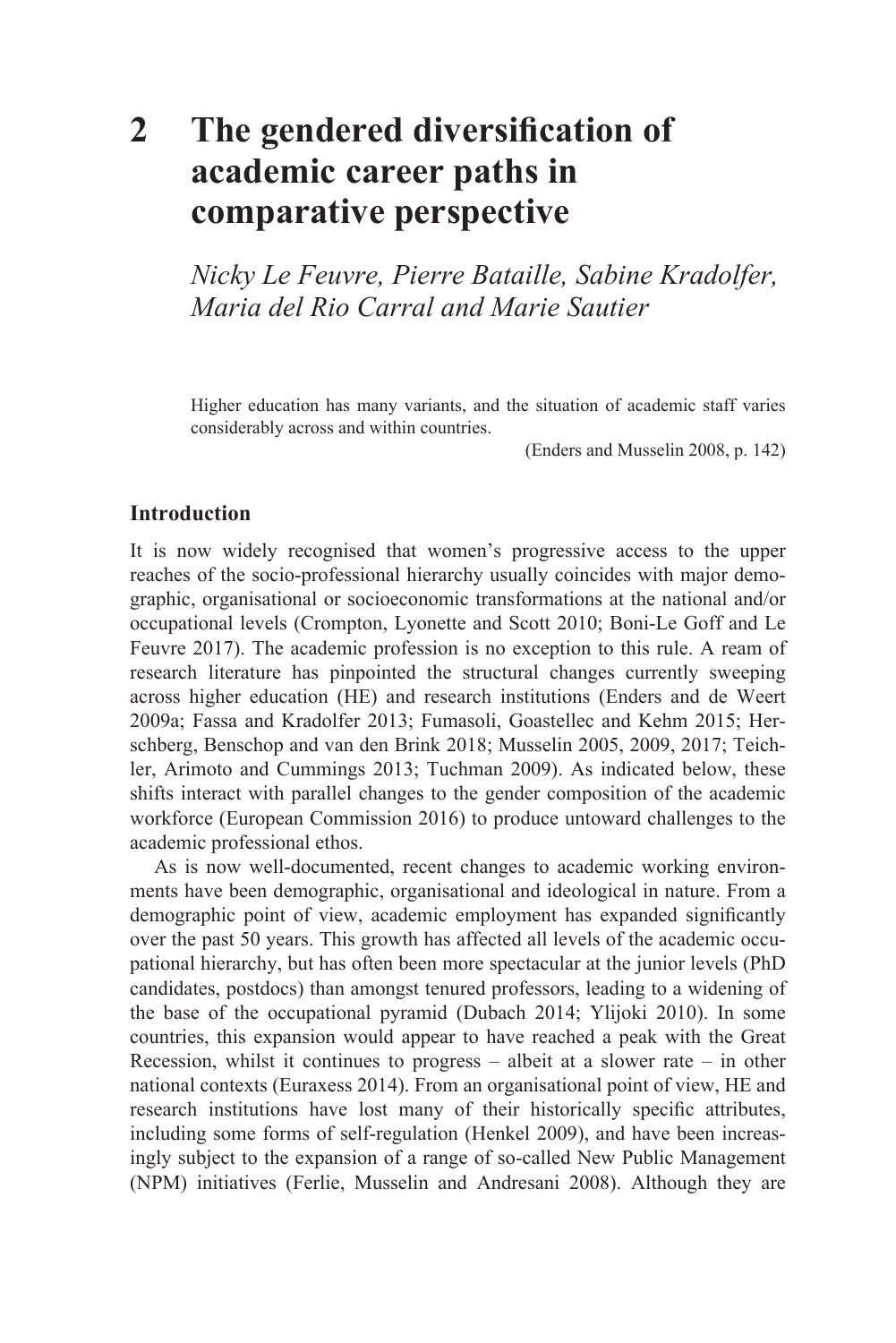usually located in the public sector, academic institutions are increasingly being run according to the principles of private enterprise, with a particular emphasis on accountability, competition, transparency, cost-cutting and the maximisation of returns on investment (Deem, Hillyard and Reed 2007). These demographic and organisational evolutions also have an ideological dimension, based on the legitimacy accorded to the introduction of quasi-market conditions to the pursuit of scientific excellence and the management of academic staff at the local, national and trans-national levels.

This somewhat volatile context represents a particular challenge for the comparative analysis of early research careers from a gender perspective. Understanding the multiple and sometimes contradictory forces at work in shaping women's academic careers has progressed significantly over recent years (Ceci *et al.* 2014; de Cheveigné 2009; Glass *et al.* 2013; Hunter and Leahey 2010; Krefting 2008; Marini and Meschitti 2018; Marsh *et al. 2*009; Meulders, O'Dorchai and Simeu 2012; Moss-Racusin *et al.* 2012; Musselin and Pigeyre 2008; Nittrouer *et al*. 2017; Pétursdóttir 2009; Rogers and Molinier 2016; Siemienska and Zimmer 2007; Weisshaar 2017; Van Arensbergen, Van der Weijden and Van den Besselaar 2012; Zippel 2017). However, some studies continue to produce somewhat inconclusive or ambivalent results (Barrett and Barrett 2011; Danell and Hjerm 2013; Ecklund, Lincoln, and Tansey 2012; Miller and Wai 2015; Williams and Ceci 2015). To date, research on women's academic careers has tended to focus on the processes that combine to limit their access to the academic labour market as a whole and/or to the most prestigious HE and research positions. However, as the proportion of female PhDs increases, the international research agenda has tended to shift from concern with women's exclusion from the upper reaches of the academic hierarchy to a growing interest in the conditions under which they have been progressively integrated into a rapidly changing labour market, where formal commitment to gender equality has increased significantly (Brooks and Mackinnon 2001). This shift in focus has implications for the way in which the "women and science question" is framed (Garforth and Kerr 2009; Le Feuvre 2009), particularly in relation to the emerging debate about the quality of academic jobs. Knowledge work in general and the academic career in particular have traditionally been seen as highly desirable areas of employment, associated with a host of material, intrinsic and symbolic rewards, which women were collectively denied (Van den Brink and Benschop 2011; Valian 1999, 2005). However, with the on-going degradation of employment and working conditions in HE and research institutions (Gill 2009), promoting gender equality in academic careers raises new challenges. Should we really be committing resources to encouraging women to invest in academic careers whilst openly recognising that the opportunities for stable employment opportunities in this sector are decreasing? Given potential changes to the relative rewards of academic careers, any serious study of the gendered precariousness of academic employment requires broadening the traditional research perspectives on the "women and science question" in at least three directions.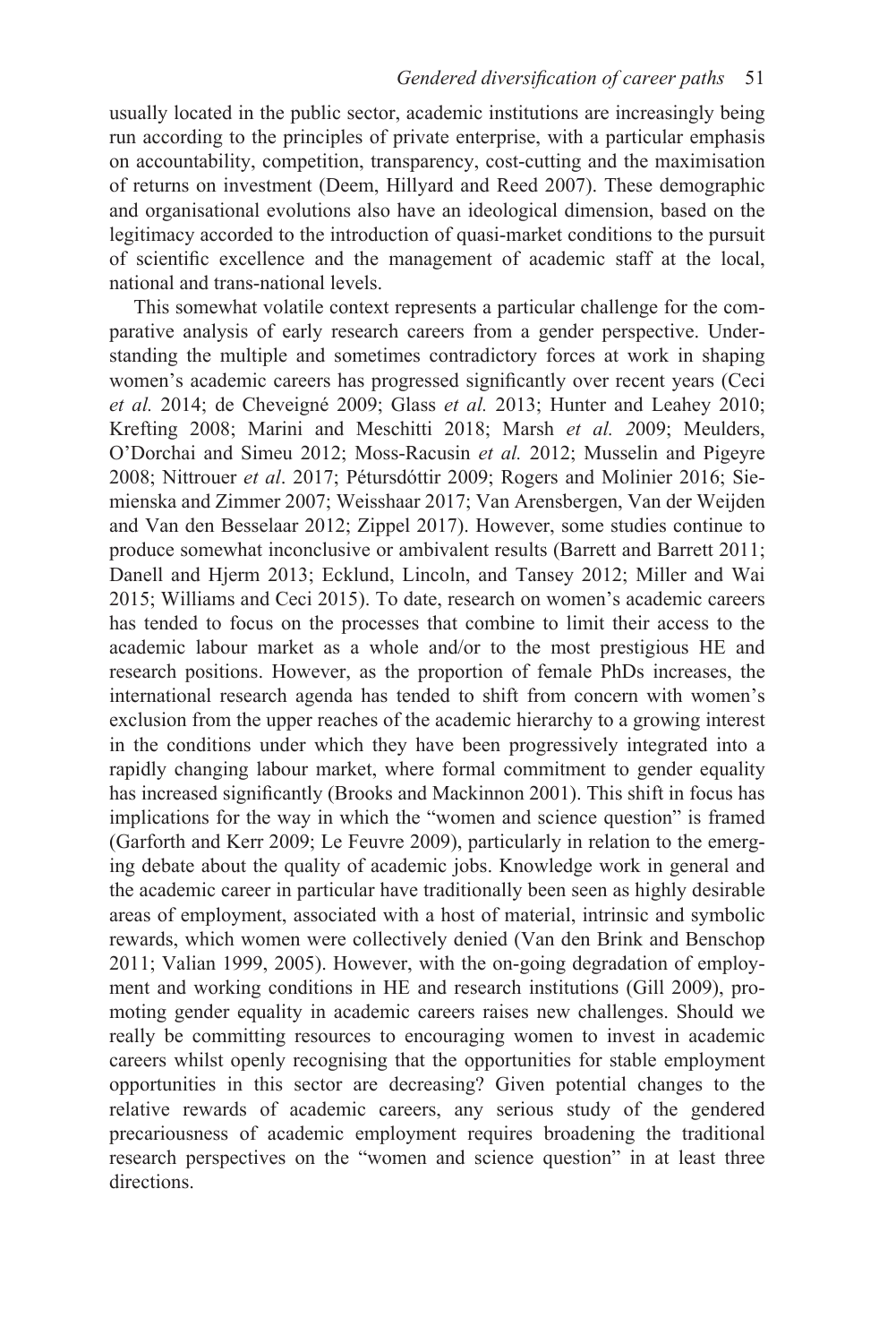First, we need to recognise that the global nature of research and the increasing role of international mobility in academic performance indicators (Herschberg, Benschop, and van den Brink 2018) doesn't necessarily imply the harmonisation of academic career models across national borders. As we will argue in more detail below, similar demographic, organisational and ideological changes to academic institutions do not necessarily result in the emergence of a transnational, globalised and unified academic labour market. Not all national academic labour markets reflect global forces of change in exactly the same ways (Enders and de Weert 2009a, 2009b). We therefore need to adopt an analytical approach that is more sensitive to similarities and differences in precariousness that cut across national contexts, gender categories and disciplinary fields (Le Feuvre 2016). Furthermore, within national academic labour markets, different forms of biographically situated working and employment conditions have potentially varied implications for the young researchers concerned and for the gender scripts they adopt.

Second, we need to recognise that PhD holders are not restricted to working in HE and research institutions, although their non-academic employment opportunities may vary considerable by country and disciplinary field. Instead of presuming that academic institutions necessarily offer the most fulfilling and rewarding career options open to PhD holders of both sexes, we need to take the critical analysis of current working conditions in HE and research institutions seriously. This means considering under what circumstances the intense competition for academic jobs modifies the ability of the sector to provide men and women with long-term career prospects. This also requires a critical reappraisal of the so-called "leaky pipeline" perspective [\(see Chapter 6](#page--1-0), this volume). Instead of focussing solely on the factors that hamper women's chances of progressing up the academic career hierarchy, we also need to consider the ability of women to opt out of those labour market niches that fail to provide the independence, rewards and stability to which they now aspire, on a comparable basis to men (Glass *et al.* 2013).

Third, we need to recognise the variability of academic precariousness over time. In other words, we must remember that, in a wide range of countries, PhD holders make up the group that is best and durably protected from the risk of unemployment and precarious employment conditions across the adult lifecourse (Auriol 2010; Calmand, Prieur and Wolber 2017; Phou 2017). At the same time, we have to admit that this is a group that is increasingly likely to experience a more or less extended period of what could be called *transitional precariousness*, in the form of fixed-term, part-time, low paid, unprotected jobs, before finally gaining access to the permanent and relatively prestigious positions that are commensurate with their qualifications and that they will occupy for the remaining years of their working lives. The time-scale for observing the employment transitions of PhD holders is thus vital to understanding the variability in the precariousness of early academic careers for men and women, across countries and across time.

In response to just some of these challenges, the chapter is structured around two sub-sections. First, we discuss the tensions between global changes in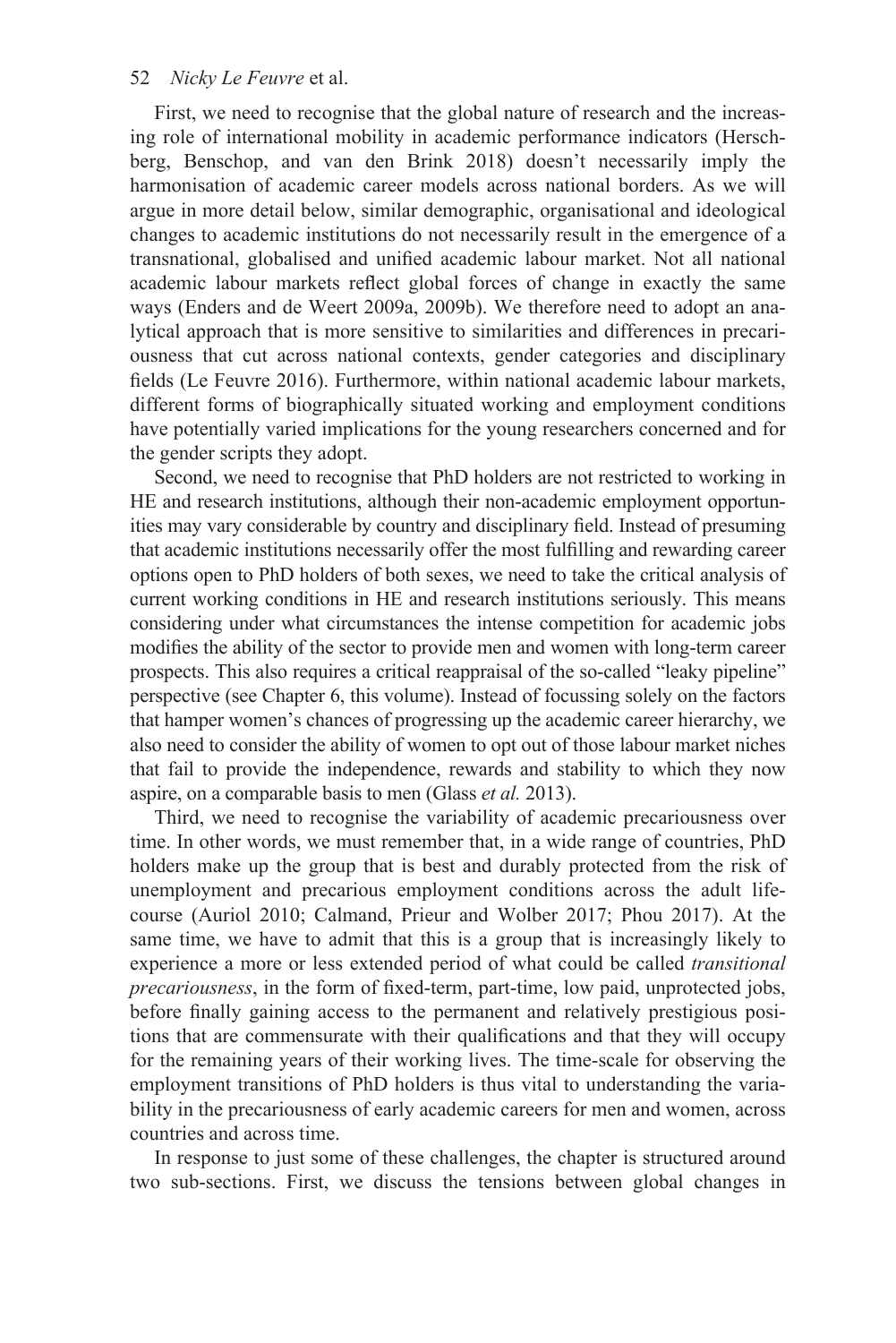academic labour markets and the survival of nationally specific career models. Second, we demonstrate the insights to be gained from paying more systematic attention to the varying significance of different forms of precarious employment, both within different academic career models and across biographical time-lines.

# **Academic labour markets: between global convergence and national specificities**

Cross-national comparative research on gender equalities is complex and its epistemological foundations and methodological implications are much debated (Crompton 2001, 2006; Crompton and Le Feuvre 2000). However, these issues are shadowed by the particularities of the academic profession, which is often presented under the guise of a "global labour market". Furthermore, despite recent improvements in the collection of harmonised statistical data (European Commission 2016), much of the "women and science" literature continues to lack a theoretically grounded cross-national analytical perspective (Caprile *et al*. 2012). Indeed, there seems to be an implicit presumption that the organisational structure and requirements of a (successful) academic career must be similar across time and place. The fact that the specificities of national academic labour markets are often overlooked in much of the gender and science research literature has analytical consequences (Le Feuvre 2015), which are compounded by the relative homogeneity of women's access to the most prestigious jobs in the academic hierarchy across national boundaries. Because women represent approximately a quarter of Grade A professorships in most Western societies, there is a marked tendency to presume that this under-representation must be the result of *similar social processes* across national contexts and over time, despite the contrasting levels of feminisation observed in a given country, across disciplinary fields [\(Table 2.1\)](#page--1-0). Increasing attention to the *internationalisation* of academic occupations and critical appraisal of the widespread adoption of socalled New Public Management (NPM) principles within HE and research institutions has undoubtedly heightened this focus on the *commonalities* of academic careers, to the detriment of factors that are potentially specific to certain national, regional, institutional or disciplinary contexts (Enders, de Boer and Leisyte 2009). From this point of view, the distinction proposed by Simon Marginson (2009) between the "internationalisation" of academic labour markets and their "globalisation" is particularly useful. Marginson identifies three distinct levels of trans-national change to HE and research institutions. First, the formation of a trans-national, global market for academic labour that may "crowd out national labour markets" (globalisation). Second, supra-national initiatives that lead to convergence between national HE systems (internationalisation) and, third, parallel reforms adopted more or less simultaneously by different national governments, but which are integrated differently into existing policies, norms or practices, potentially reducing the similarity of outcomes (nationalisation). According to Marginson, not all aspects of academic life are being globalised,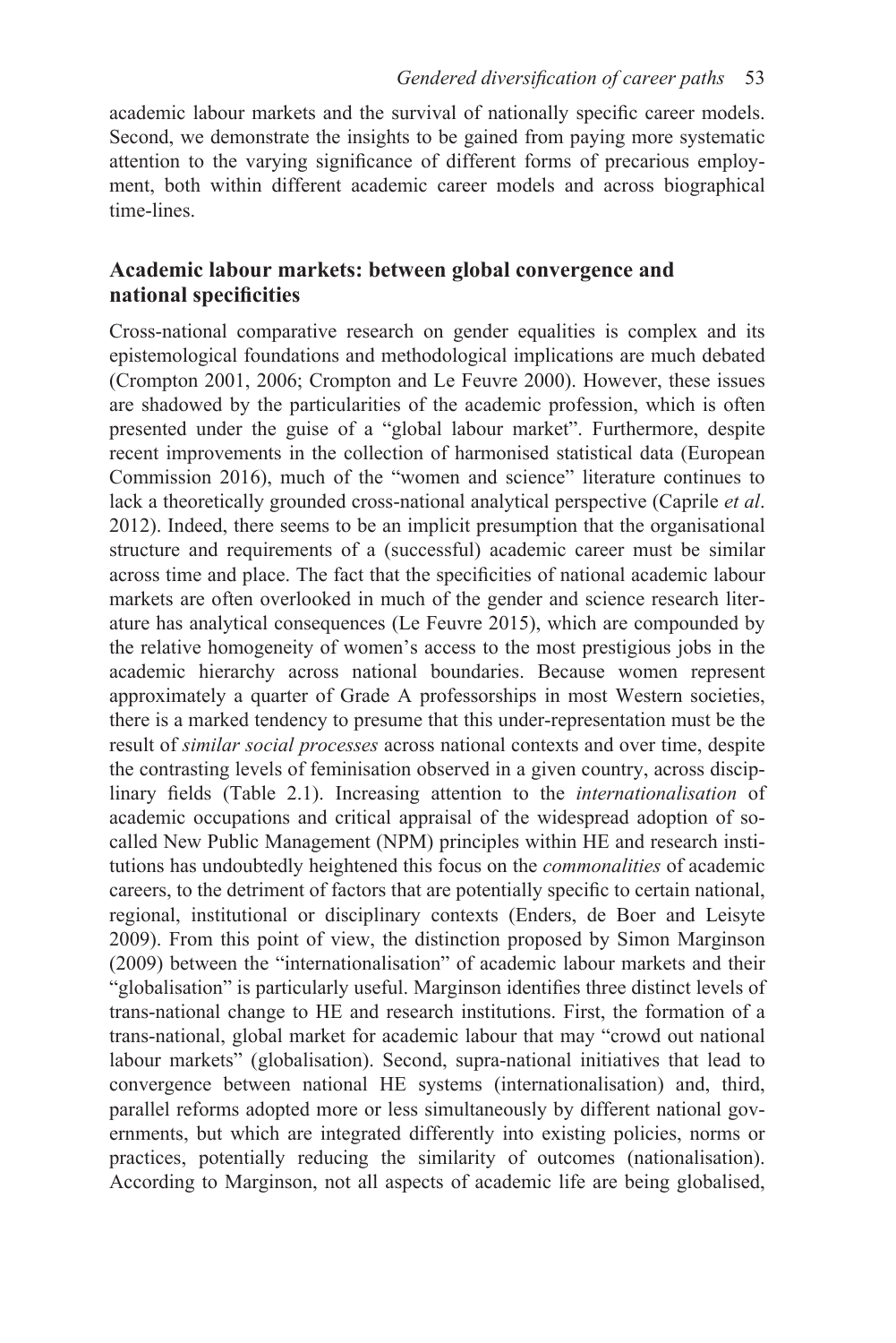| Country                    | Natural | Engineering                      | Medical Social |                 | <i>Humanities</i> |  |
|----------------------------|---------|----------------------------------|----------------|-----------------|-------------------|--|
|                            |         | Sciences and Technology Sciences |                | <i>Sciences</i> |                   |  |
| Austria all                | 29.0    | 22.0                             | 46.0           | 49.0            | 52.0              |  |
| Austria Grade A            | 11.7    | 7.8                              | 14.7           | 24.1            | 33.4              |  |
| Belgium all                | 33.0    | 21.0                             | 53.0           | 49.0            | 45.0              |  |
| Belgium Grade A            | 15.3    | 9.3                              | 23.3           | 23.5            | 30.0              |  |
| Germany all                | 28.0    | 19.0                             | 48.0           | 36.0            | 50.0              |  |
| Germany Grade A            | 11.6    | 7.6                              | 11.5           | 16.0            | 28.6              |  |
| Italy all                  | 42.0    | 26.0                             | 36.0           | 42.0            | 52.0              |  |
| Italy Grade A              | 21.6    | 10.4                             | 13.6           | 24.3            | 35.9              |  |
| Netherlands all (2005)     | 26.0    | 21.0                             | 39.0           | 38.0            | 42.0              |  |
| Netherlands Grade A (2005) | 9.7     | 9.0                              | 16.4           | 19.1            | 25.7              |  |
| Slovenia all               | 30.0    | 24.0                             | 52.0           | 46.0            | 51.0              |  |
| Slovenia Grade A           | 10.9    | 11.6                             | 30.7           | 23.9            | 29.1              |  |
| Switzerland all            |         |                                  |                |                 |                   |  |
| Switzerland Grade A        | 12.9    | 12.0                             | 20.0           | 24.4            | 33.3              |  |
| UK all                     | 30.0    | 24.0                             | 52.0           | 46.0            | 51.0              |  |
| UK Grade A                 | 9.0     | 7.0                              | 23.2           | 22.7            | 10.8              |  |

*[Table 2.1](#page--1-0)* Women as a proportion of all researchers and of Grade A positions, by field of science, selected countries, 2013

Source: European Commission (2016) p. 81 and p. 129. [https://data.europa.eu/euodp/data/dataset/](https://data.europa.eu) [she-figures-2015-gender-in-research-and-innovation.](https://data.europa.eu)

nationalised or internationalised to the same extent. Thus, for example: "Research-related and doctoral activities […] tend to be more globally universal in character than the more nation-bound and locally idiosyncratic processes of academic appointment, promotion, performance management and remuneration" (Marginson 2009, p. 99).

Across national contexts, academic labour markets obviously do share a number of characteristics. As Jurgen Enders and Christine Musselin have argued:

While each academic system is embedded in its own national traditions, there are some common realities: increasing financial constraints, processes of differentiation within massified higher education systems, demands for accountability and responsiveness to societal needs, market-like approaches to higher education, and rising international co-operation and competition.

(2008, p. 145)

Of these global tendencies, the demographic expansion of the academic labour market and its increasing fragmentation are probably most relevant to the issues addressed in this volume.

# *Demographic expansion and internal labour market segregation*

Despite recent improvements in the collection, compilation and dissemination of descriptive data on gendered research careers in the European context (notably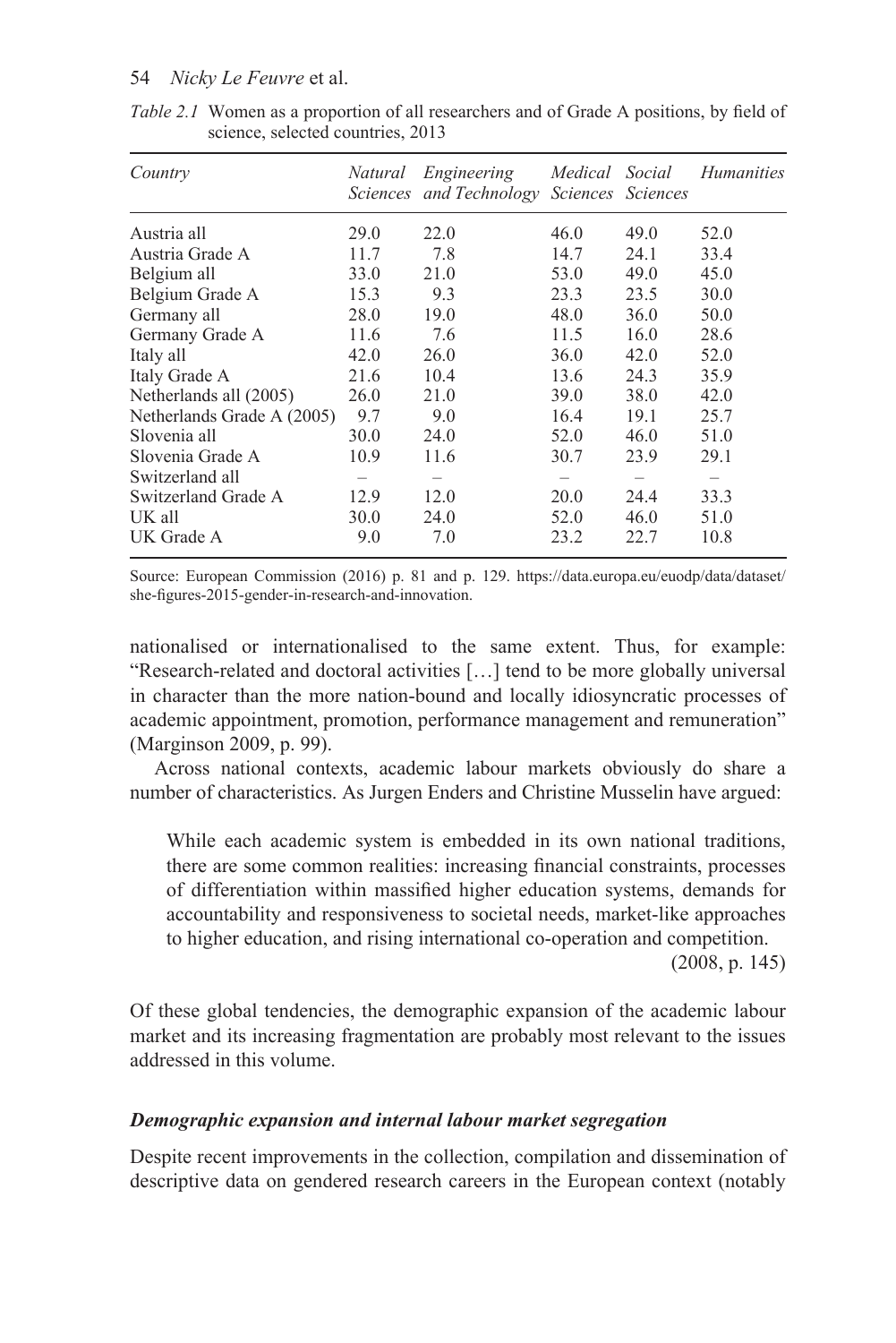through the European Commission's regularly up-dated *She Figures* publications), we still have limited knowledge of the mechanisms through which women *exit* academic institutions and/or *stagnate* at intermediary levels of the academic hierarchy to a greater extent than their male counterparts (Dubois-Shaik and Fusulier 2015). In the absence of longitudinal data, it remains unclear which precise combination of push and pull factors might lead women: (a) to aspire to an academic career in the first place; (b) to gain access to a stable academic position; (c) to progress up the academic hierarchy or (d) to contribute to a growing "reserve army" of temporary, precarious academic workers. Furthermore, the transnational similarity or societal specificity of these gendering mechanisms remains largely open to conjecture.

Since holding a doctorate is a near-universal pre-requisite for a research career, it is important to stress that the rise in women's educational credentials was achieved during a period of rapid demographic expansion of the higher education systems of the global North. Over the last decade of the twentieth century, the number of new doctoral graduates from universities in OECD countries increased by almost 40 per cent (Auriol, Misu and Freeman 2013, p. 8). However, female PhD holders have not replaced or displaced their male counterparts, since the absolute number of male doctoral graduates has also been increasing over time, albeit at a slower rate than for women [\(Figure](#page--1-0) 2.1).

Women now represent between 40 per cent and 60 per cent of all advanced research degree graduates in Europe, and their share of PhDs is particularly high



*[Figure 2.1](#page--1-0)* Graduate rates at doctoral level 2000 and 2011, as a percentage of the reference cohort, selected OECD countries.

Source: our elaboration based on OECD (2013), *Education at a Glance 2013: OECD Indicators*, OECD Publishing and OECD Education Database, July 2013.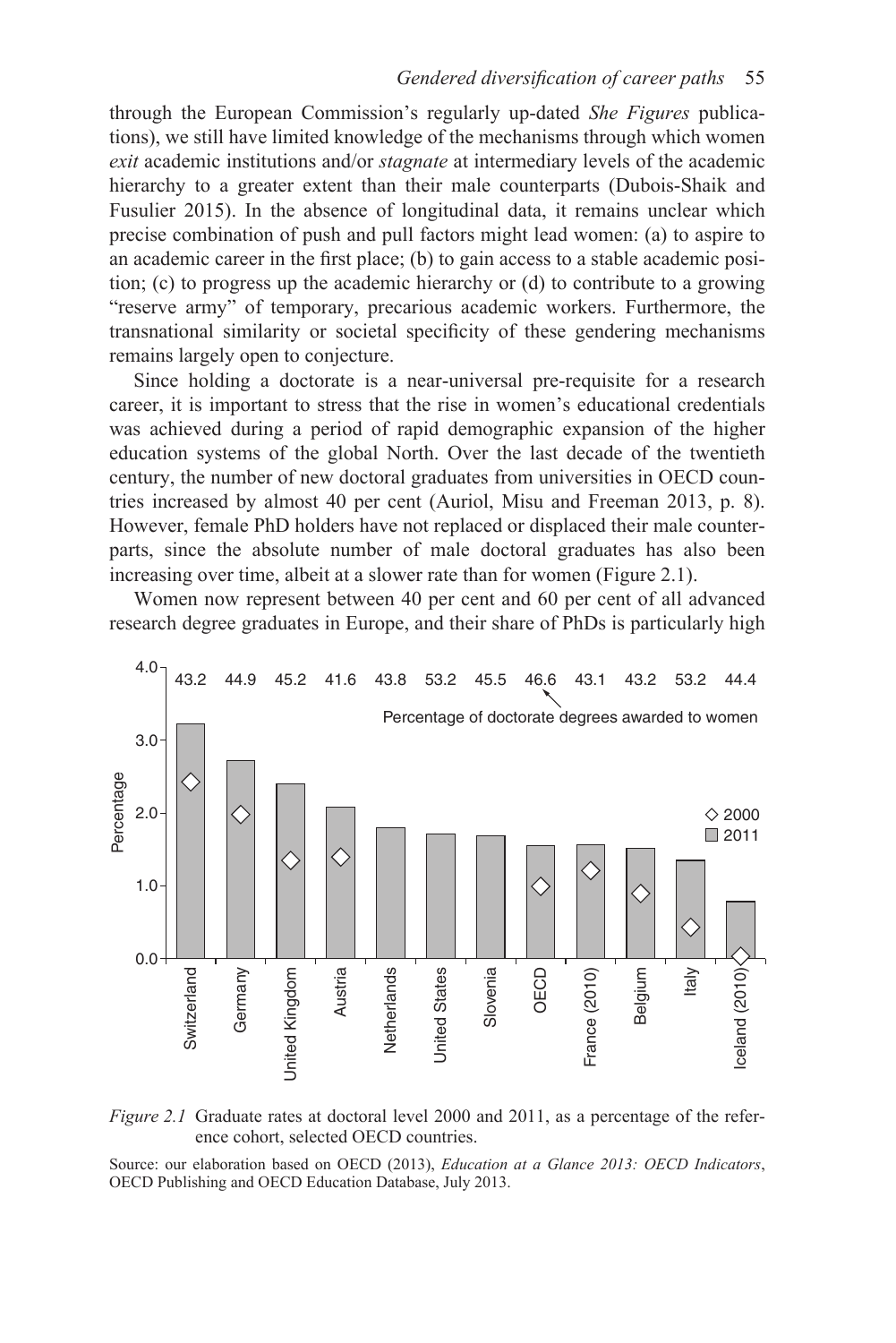in Iceland, Italy, the Netherlands and Slovenia. However, the overall feminisation of tertiary education has not decreased the horizontal gender segregation within HE and research institutions. Men are still twice as likely as women to earn PhDs in engineering, manufacturing and computing, whereas as women are twice as likely as men to graduate in Education Studies (European Commission 2016). Although women's access to tertiary degrees has increased across the globe, the proportion of PhD holders in the total population and in the labour market continues to vary considerably by country [\(see Figure 2.2](#page--1-0)). Thus, the large number of doctoral students trained in Switzerland is reflected in the high proportion of PhD holders in the total Swiss labour force. However, this is largely due to a large share of foreign doctoral graduates, who account for almost half of the PhDs awarded each year (Dubach 2014). Germany, Austria, the US and the UK also have a relatively high proportion of PhD holders in their total labour force, but with varying shares of foreigners amongst this group.

In line with the expansion of PhD studies, the number of people employed in the HE and research sector has also increased dramatically in recent years. But, once again, the demographics of this sector vary considerably across national boundaries. In some countries, the annual expansion of academic employment has continued well beyond the Great Recession, whereas numbers had already started to stagnate before 2008 in other contexts ([Table 2.2](#page--1-0)). Both Switzerland



 $\Box$  Women  $\Box$  Men  $\Box$  Breakdown not available

*[Figure 2.2](#page--1-0)* Doctorate holders in the working age population, 25–64 years, by sex, 2012.

Source: OECD calculations based on OECD data collection on Careers of Doctorate Holders 2014, [www.oecd.org.sti/cdh](http://www.oecd.org.sti); and other international sources, June 2015.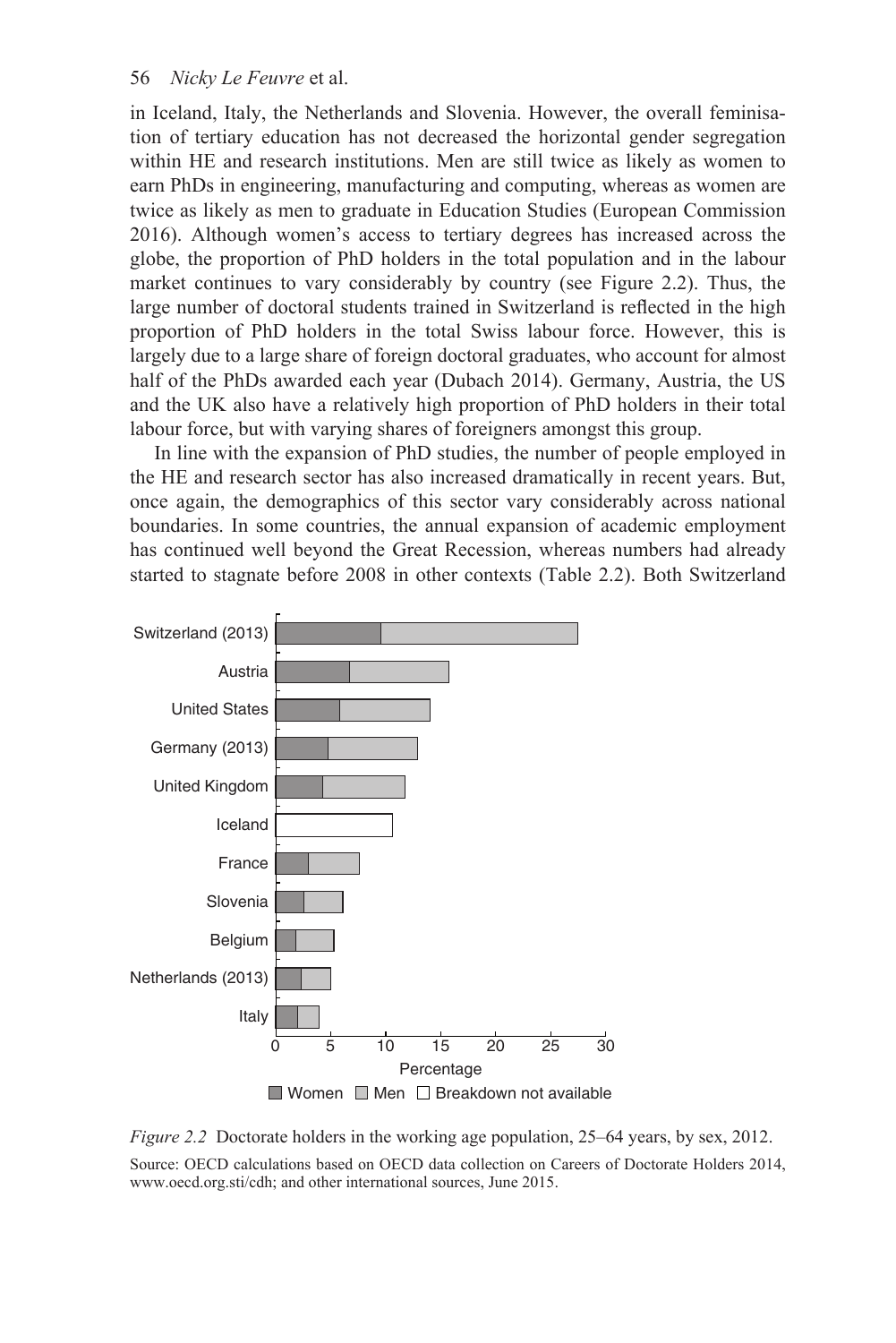| Country            | 2006                 |            | 2013    | Evolution |           |  |
|--------------------|----------------------|------------|---------|-----------|-----------|--|
|                    | Women                | Men        | Women   | Men       | 2006–2013 |  |
| Austria            | 8,190                | 15,419     | 13,412  | 20,369    | $+43.1%$  |  |
| Belgium            | 9,998                | 16,831     | 13,139  | 18,938    | $+19.6%$  |  |
| France             | 37,538               | 71,225     | 37,546  | 75.512    | $+3.9\%$  |  |
| Germany            | 57,981               | 126,391    | 99,207  | 162.450   | $+41.9%$  |  |
| <b>Iceland</b>     | 606                  | 775        | 976     | 934       | $+38.3%$  |  |
| Italy              | 25,721               | 46,683     | 31,325  | 46.412    | $+7.4%$   |  |
| <b>Netherlands</b> | 7,124                | 13,728     | 10,183  | 14.407    | $+17.9%$  |  |
| Slovenia           | 1,374                | 2,235      | 1,830   | 2,480     | $+19.4%$  |  |
| Switzerland        | 9,455                | $20,185^a$ | 15,037  | 26,358    | $+39.7%$  |  |
| United Kingdom     | 106,839 <sup>b</sup> | 14,8210    | 147,457 | 182,925   | $+29.5%$  |  |

*[Table 2.2](#page--1-0)* Evolution of number of researchers in the HE sector, by sex, selected countries, 2006–2013

Source: Eurostat (own calculation). Last update May 2018.

a 2012.

b 2005.

and Iceland have an unusually high proportion of HE sector researchers amongst their workforce, whilst the opposite is true of Italy and the Netherlands. Interestingly, there isn't any statistical correlation between the proportion of PhD holders in the total labour force and women's share of doctoral qualifications. The differing density of PhD holders in the labour force would seem to suggest that the degree to which tertiary degrees are a simple prerequisite for an academic career or the extent to which they lead (potentially) to a much wider range of employment opportunities also varies between countries. The very different (relative) size of the academic labour market also suggests that the working conditions and career opportunities of HE teaching and research staff vary considerably according to their national environment (Teichler and Höhle 2013; Kuhm and Teichler 2013). As we will see in more detail later, this question is directly related to the more or less precarious employment perspectives of male and female PhD holders in different national contexts.

Another important factor to consider when analysing women's access to academic positions is the ratio of tenured (permanent) positions as a share of the total academic labour market. As indicated in [Figure 2.3](#page--1-0), this ratio varies considerably between countries and shows no clear sign of convergence over time. Thus, in the EU-28 as a whole, 17 per cent of male academics hold a full professorship, as compared to only 7 per cent of their female counterparts. Although levels of formal tenure for full professors have been decreasing recently, there is still reason to believe that these positions offer high levels of employment security. But the percentage of full professorships in relation to the whole academic sector ranges from almost half of all male researchers in Iceland (and a quarter of all females) to just 11 per cent and 4 percent, respectively, in Austria. National academic labour

Notes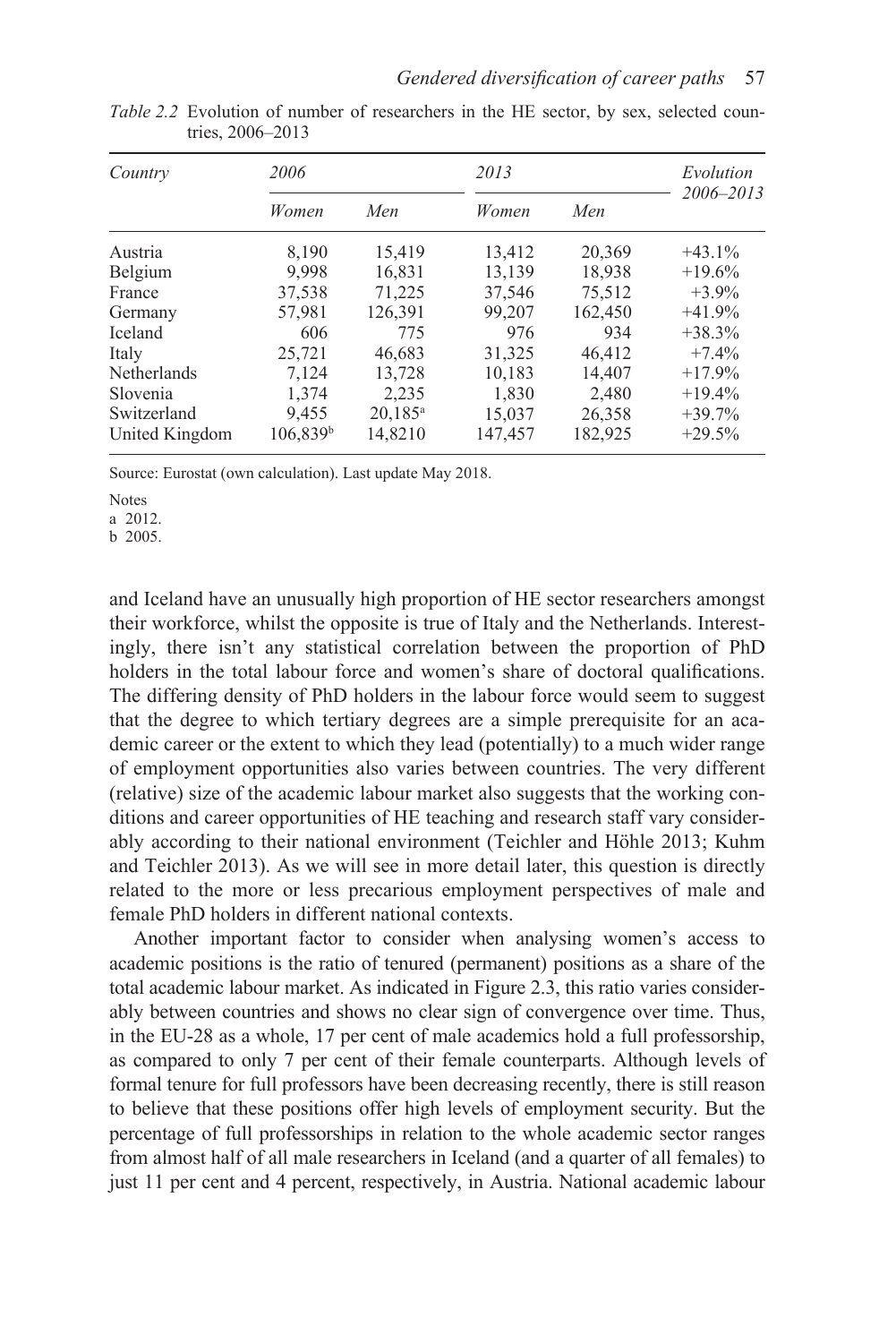

*[Figure 2.3](#page--1-0)* Percentage of Grade A staff amongst all academic staff, by sex, selected countries, 2013.

Source: our elaboration on European Commission (2016), *She Figures* 2015, p. 132. [https://data.](https://data.europa.eu) [europa.eu/euodp/data/dataset/she-figures-2015-gender-in-research-and-innovation](https://data.europa.eu).

markets are not all "bottom heavy" to the same extent and this also has considerable consequences for the relative chance that men and women have of entering the academic sector and/or of reaching the top of the occupational hierarchy. A much flatter career structure opens up the opportunity for a larger proportion of all academic staff to – eventually – reach the top, but probably reduces the relative advantages associated with becoming a (tenured) professor.

Even in these less fiercely competitive contexts, the ratio of PhDs to existing permanent positions and the age profile of today's academic staff are important factors to consider. Of course, the relative shortage or abundance of professorships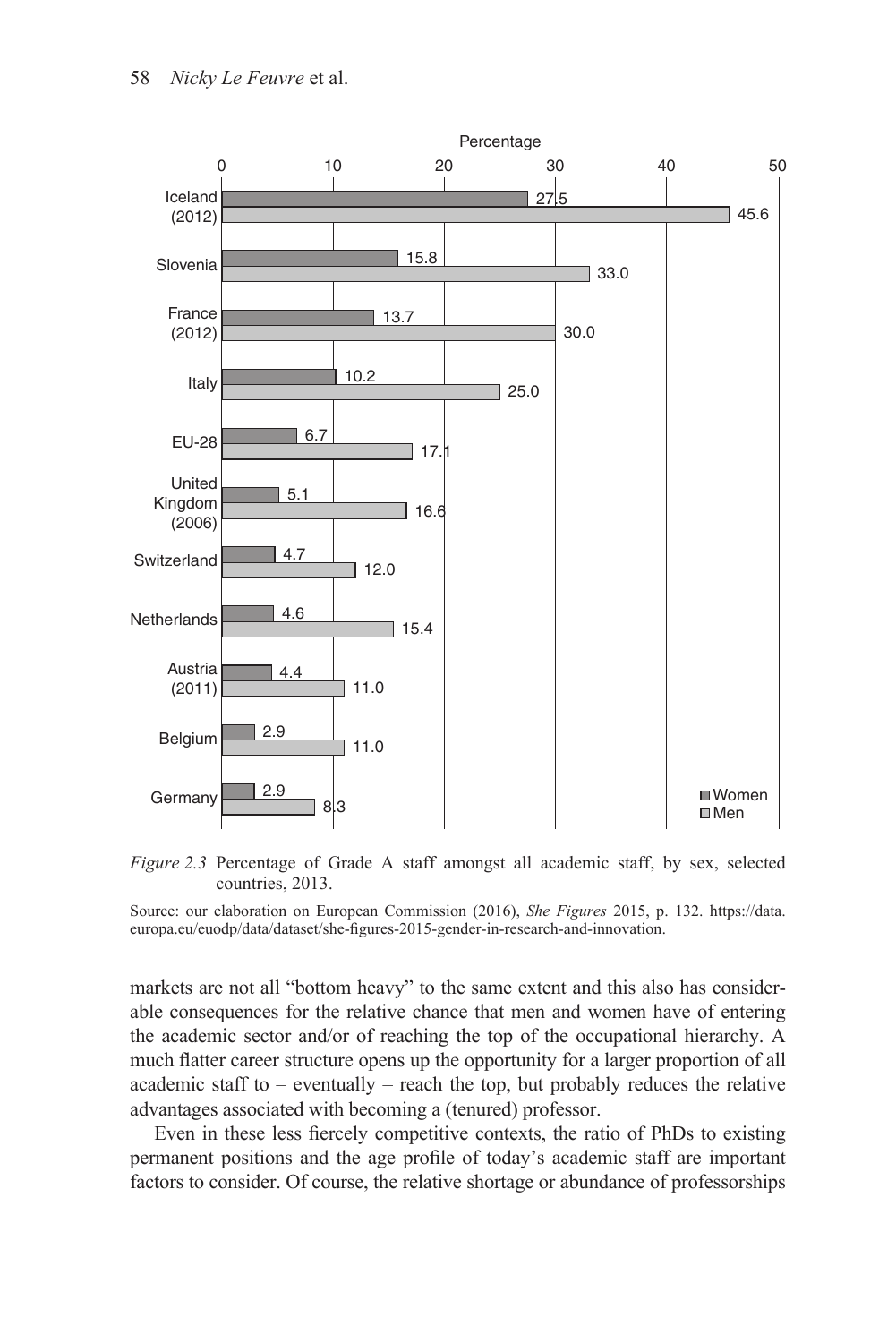in a given national context is subject to considerable change over time and is particularly sensitive to the rate of expansion of tertiary education. Furthermore, the proportion of tenured jobs within the academic sector of a single nation state probably also varies by disciplinary field, although we have not been able to locate any comparative data on this point in the literature.

Even within a very internationalised labour market for academic staff, the total number of research jobs available to PhD holders in their home country will obviously have an impact on the degree of competition likely to be experienced at the point of entry. However, potentially contradictory forces may be at work here. On the one hand, an academic career may remain attractive to PhD holders, despite limited objective chances of receiving tenure, thus limiting investment in the acquisition of "transferrable skills" during the postdoc period (Teelken and Van der Weijden 2018). On the other hand, increased competition for stable academic jobs may reduce aspirations for an academic career, as postdocs adapt their job seeking strategies to the economic realities of their immediate environment, sometimes leading them to accept non-academic jobs that are well below their qualifications (Bozzon, Murgia and Villa 2017).

## *National academic career models*

Beyond the lack of transnational convergence in the demographics of academic labour markets, empirical evidence would seem to suggest that the precise characteristics and requirements of an academic career also vary considerably from one national context to another (Teichler and Höhle 2013). As Christine Musselin has argued: "Salaries, occupational status, recruitment procedures, promotion rules, workload, career paths, etc., tend to vary significantly from one national higher education system to another" (Musselin 2005, p. 135). This French sociologist has identified four aspects of academic labour markets that are particularly sensitive to national variation: (a) selection (recruitment) procedures (e.g. national pre-qualification *versus* direct competition at the institutional level); (b) length and function of the pre-tenure period (e.g. rapid autonomy for young researchers *versus* a prolonged (subordinate) apprentice period); (c) relative importance of internal and external labour markets (e.g. importance and acceptability of "local" (same institution) *versus* national or international career tracks) and (d) relative pay and salary determinants (e.g. relative level of remuneration, in comparison to comparable alternative occupations, and proportion of performance related pay) (Musselin 2005, p. 139). This list of indicators enables Musselin to distinguish between three distinct academic career models, which, she argues, continue to influence conditions of access to employment in HE and research institutions across the world.

#### *The tenure-track model*

The *tenure track* academic career model is based on: "an early [competitive] selection of young PhDs, among whom some are offered tenure-track positions,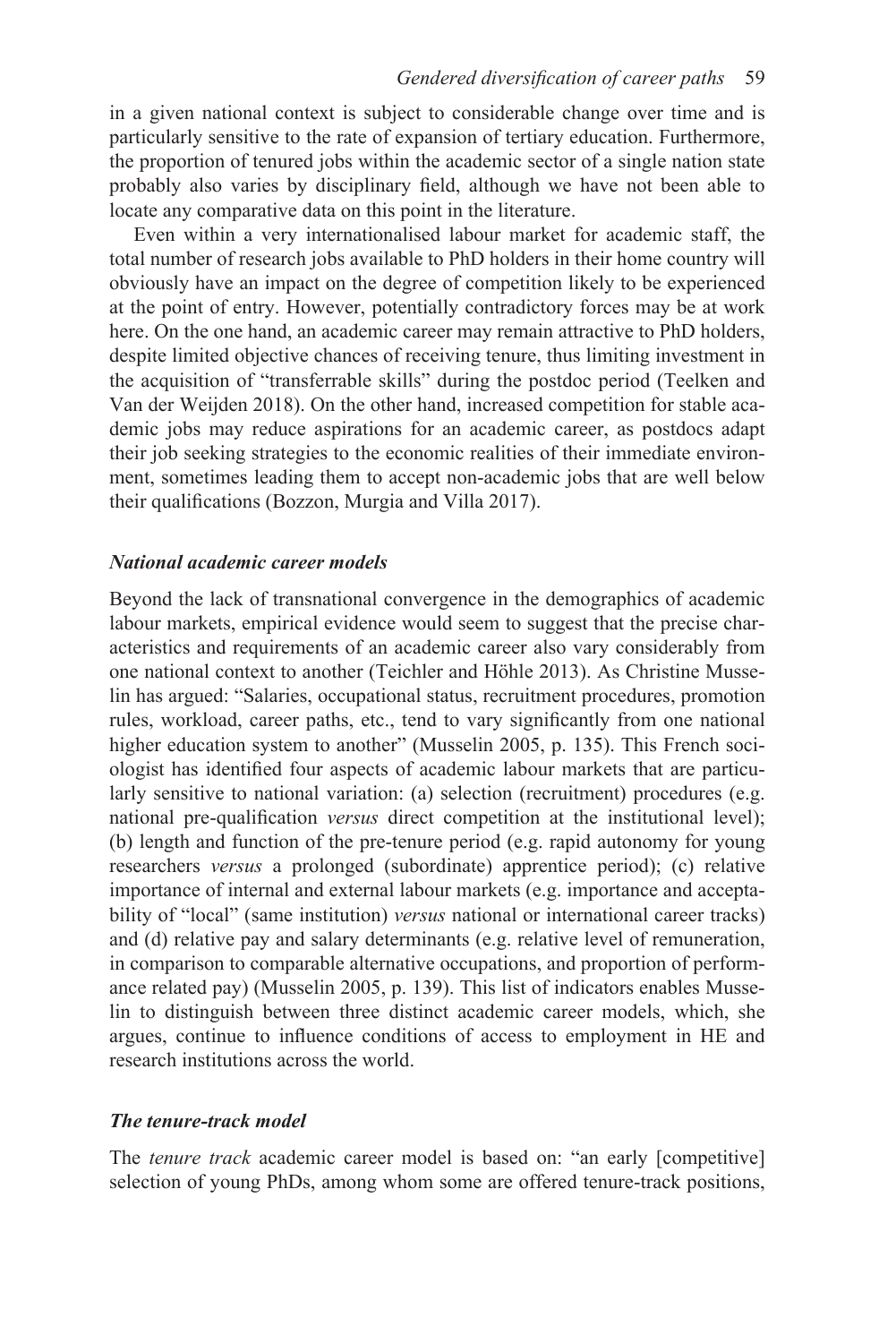i.e. time-limited posts leading, at the end of a given period, to a […] procedure to decide whether they will be offered a tenured position" (Enders and Musselin 2008, p. 134). This model is typical of the US academic system and is characterised by an "up or out" selection procedure, whereby those who fail to meet the requirements for tenure within the allocated duration are expected to leave the institution and to seek employment elsewhere. Historically, the tenure-track career model was based on the adoption of a formal or informal *numerus clausus* at the PhD level; the number of doctoral students recruited (and funded) being largely determined by the foreseeable availability of early career positions within the academy. The labour market for PhD students could thus be described as largely "internal" to academic research institutions, as in the US and the UK. Competition, although extremely harsh, was traditionally less about access to the academic labour market per se, than about access to the most enviable and prestigious research institutions; precisely those where the opportunity to develop a competitive research profile was the most promising. Those postdocs who failed to meet the stringent criteria for tenure in one of the highest ranked institutions could still expect to pursue an academic career, albeit in a less prestigious establishment, probably at the cost of a heavier teaching load, more administrative duties, a lower salary and with fewer institutional resources (Jaschik and Lederman 2017). Recent changes to this tenure model of academic careers have notably involved (a) the expansion of PhD certification well beyond the employment capacity of the academic sector; (b) the creation of an increasing number of fixed-term, non-tenure track positions, even within the most prestigious research institutions and (c) the increasing differentiation of temporary teachingbased or research-focussed or administrative positions; thus creating a functional divide within what was previously seen as an integrated profession involving all three aspects of academic work, albeit in varying proportions (Phou 2017). This career model is prevalent in countries characterised by a departmental (as opposed to a chair) structure, where the co-option of new, high performing colleagues is central to strategies to maintain or improve the relative ranking of a collective entity (Institute, Department, Faculty, etc.) within a highly competitive environment (see Fumasoli, Goastellec and Kehm 2015). Among the GARCIA partner countries, this traditionally Anglo-Saxon career model is becoming increasingly prevalent in Iceland and the Netherlands, and is also being adopted in Belgium, particularly in STEM fields.

In parallel to this relatively closed academic labour market, PhD holders also have the option of an early exit from academic institutions, to alternative jobs in public administration, industry or the professions, where doctoral credentials command a certain degree of recognition and reward (Glass *et al.* 2013). As the number of PhD holders has increased beyond the capacity of the academic labour market alone, efforts have been made to promote doctoral studies to a wider audience of potential employers, although with limited success to date (Van der Weijden *et al*. 2016). In addition, there has also been a notable increase in the number of non-academic positions available to PhD holders within HE and research institutions, where the widespread adoption of NPM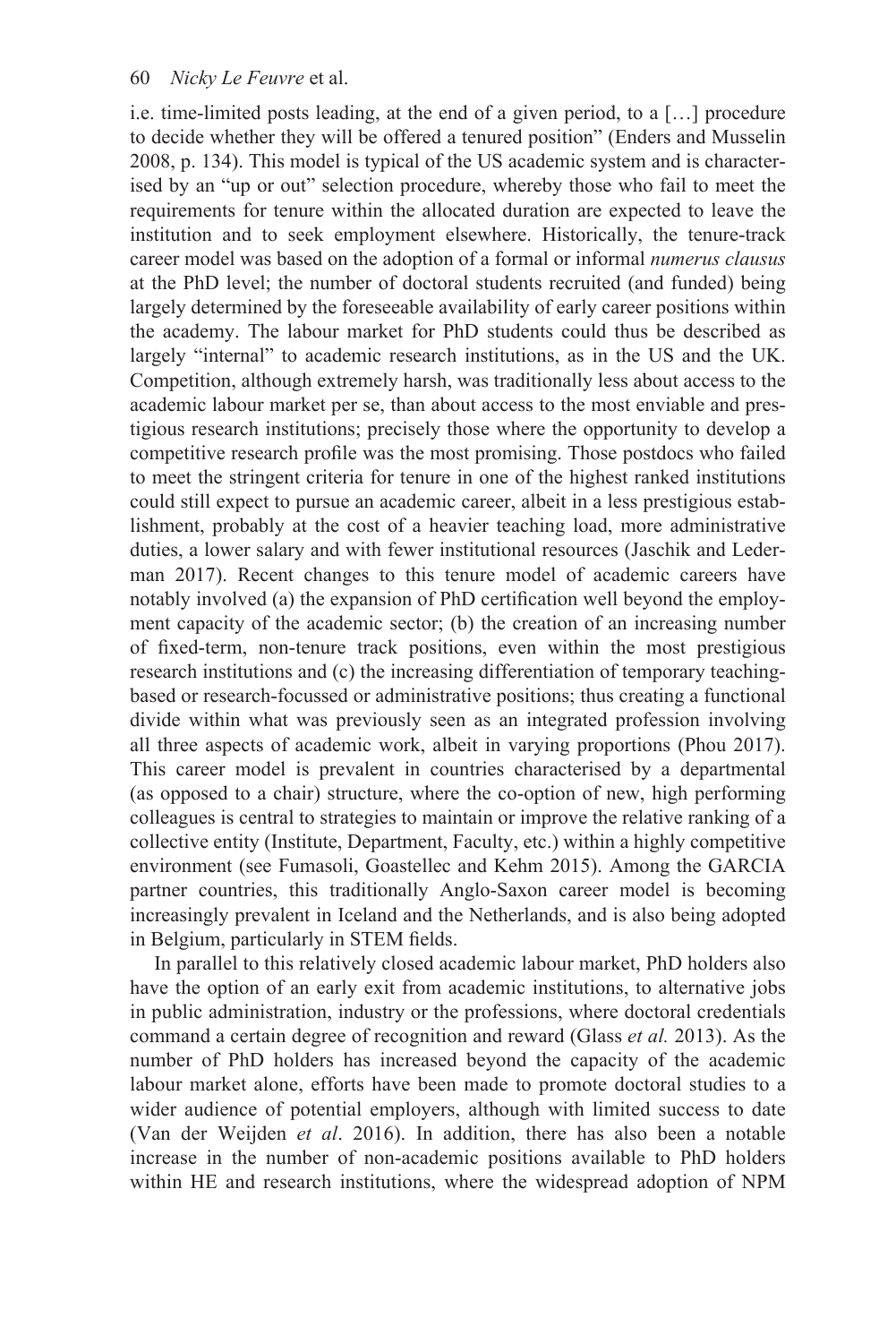principles has led to the development of relatively well-paid, but not always permanent, jobs in research management, quality control, research evaluation and fund-raising.

We would thus expect forms of precariousness that reflect the increasing internal stratification of academic labour markets to be particularly prevalent in countries where the tenure track model of academic careers is dominant. In this case, the extension of the "probationary" or pre-tenure period and the creation of permanently non-permanent teaching, research and administrative positions has introduced a new source of differentiation between what Enders and Musselin (2008) call the "haves and the have nots" of the increasingly "T-shaped" academic labour market (Enders and de Weert 2009b). There is evidence to suggest that in some countries that have adopted the tenure track career model, gender discrimination on the road to tenure persists (Herschberg, Benschop, and van den Brink 2018; Weisshaar 2017), whereas other studies indicate that women's chances of receiving tenure are similar to those of their male counterparts (Phou 2017; Van der Weijden *et al*. 2016). Whatever the case, the process is highly selective. In the Netherlands, for example, it has been estimated that the number of associate professorships available each year is equivalent to approximately 20% of the postdoc population in the country, almost half of whom are non-nationals (Van der Weijden *et al*. 2016). Within this model, postdocs are well aware of the selective nature of the tenure-track, despite the fact that most of them (up to 85 per cent in the Netherlands, for example) aspire to work in the HE and research sector (Van der Weijden *et al*. 2016). Thus, in the tenure-track model, the postdoc period of uncertainty and unpredictability is intense, involving frequent job changes and geographical mobility. However, this period is generally short-lived. After five years as a postdoc, the chances of ever securing a permanent academic position are considerably reduced. This model is thus particularly problematic for women, who may be considering having children precisely within this limited time-frame (at age 35 or thereabouts). However, some authors have suggested that when gender discrimination is particularly rife in the tenure-track selection process, female doctorate holders may develop exit strategies from the academy in order to seek alternative career opportunities to those they are denied in HE and research institutions (Glass *et al.* 2013). In such cases, making sense of the "leaky pipeline" phenomenon becomes even more of a challenge (Dubois-Shaik and Fusulier 2015), since even if they have a marginally better chance of receiving tenure than their female counterparts, the majority of male PhD holders will also end up working outside of the academy.

#### *The survivor model*

A second academic career pattern identified by Christine Musselin is described as a survivor model and is typical of countries where the Humboldt tradition of academic chairs rather than departments is strong (e.g. Austria, Germany, Switzerland and Belgium). In this case,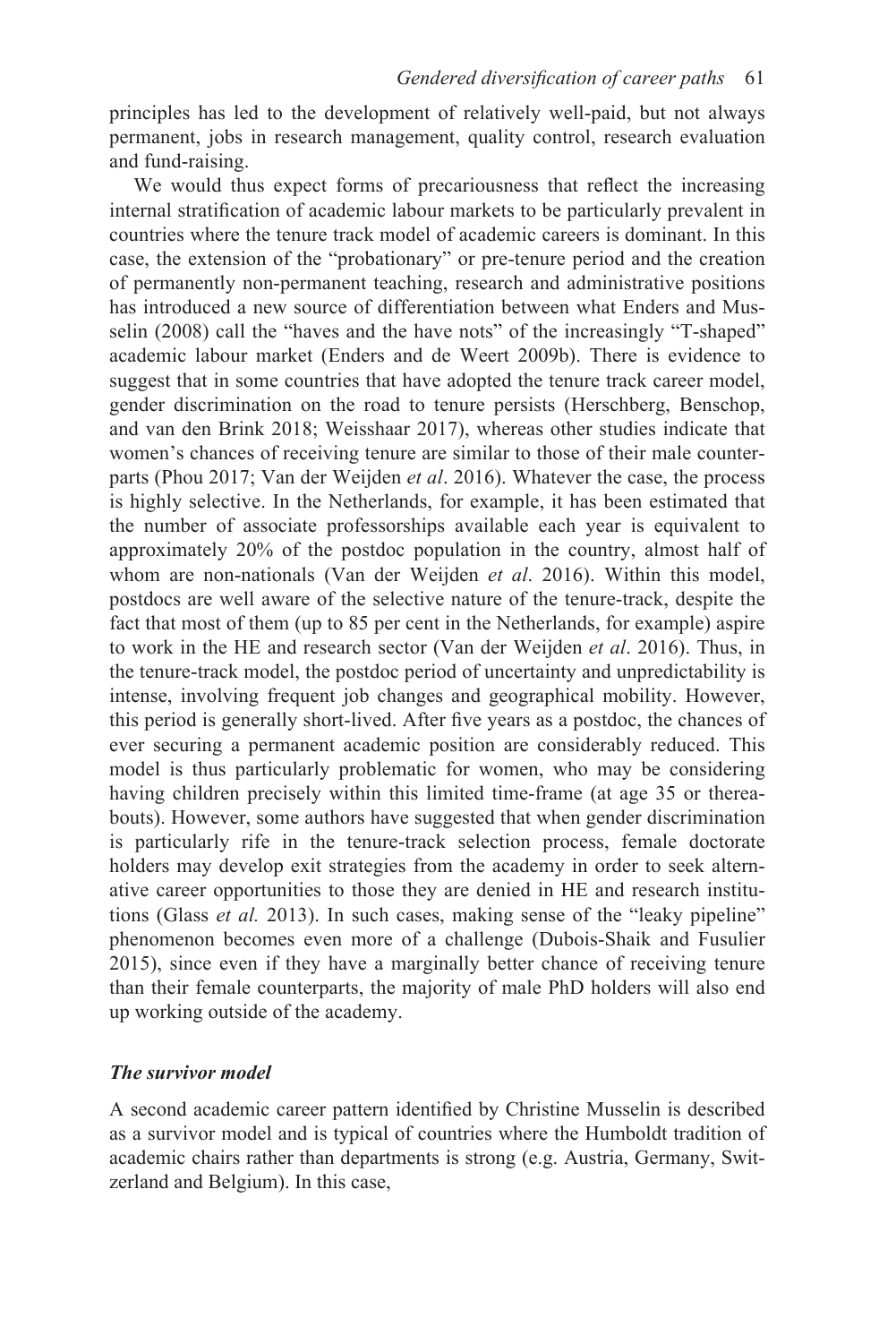After their PhD, candidates for an academic career must […] wait many years to obtain a permanent position. Only those overcoming the long period of selection and […] competition involving many candidates, among whom only one or a few […] have a chance to survive.

(Enders and Musselin 2008, p. 135)

The survivor model of academic careers is thus based on a long tradition of informal career management principles that are not directly related to the introduction of NPM principles (Enders, de Boer and Leisyte 2009). The only "permanent" positions in the system are those located at the very pinnacle of the academic hierarchy and reaching them has always involved occupying a succession of fixed-term and institutionally subordinate positions, and was historically dependent on securing external funding. In parallel to a small number of full professorships, which in some Swiss universities, for example, are themselves based on fixed-term (six year), renewable contracts, academic labour markets based on the survivor model have always offered a majority of fixed-term, often part-time, positions with relatively decent pay, but a lack of academic freedom or promotion prospects. Likewise, it has been standard practice to fund such positions solely on the basis of teaching or research, making it extremely difficult for their incumbents to build up the integrated academic profile required of full professors without multiplying their employment contracts and extending their working hours (Brechelmacher *et al*. 2015). Not surprisingly, this model of academic career was historically very masculinised, with women representing less than 10 per cent of professorships in many German-speaking countries well into the 2000s (European Commission 2013). However, somewhat surprisingly, the numerous fixed-term, part-time positions that existed within these academic institutions in the past were occupied by men, some of whom were dependent on inherited wealth or even on a "breadwinning spouse" in order to maintain themselves on a highly precarious and unpredictable academic career track, in the hope of one day reaching the "Eldorado" of a full professorship (Schultheis 2000). At the end of the nineteenth century, Emile Durkheim referred to these precarious middle range positions (*mittelbau*) as the "academic proletariat" of the German university system (Schultheis 2000), and there were almost no women around at the time.

In parallel to the shared belief of access to a professorship as something analogous to "conquering Everest", this Humboldt career model was historically associated with a greater visibility of PhD holders in the non-academic labour market. Far from being reserved for individuals with academic career aspirations, doctoral studies were considered useful for a wide range of other professional and managerial occupations, where individuals could use their academic titles as a source of prestige and recognition. In Switzerland, for example, a doctorate in Law was considered a pre-requisite for training as a lawyer in several cantons (Boni-Le Goff *et al.* 2018), whereas this was rarely the case elsewhere.

In the early 2000s, some countries who had had a survivor career model (e.g. Germany and, to a certain extent, Switzerland) undertook a series of structural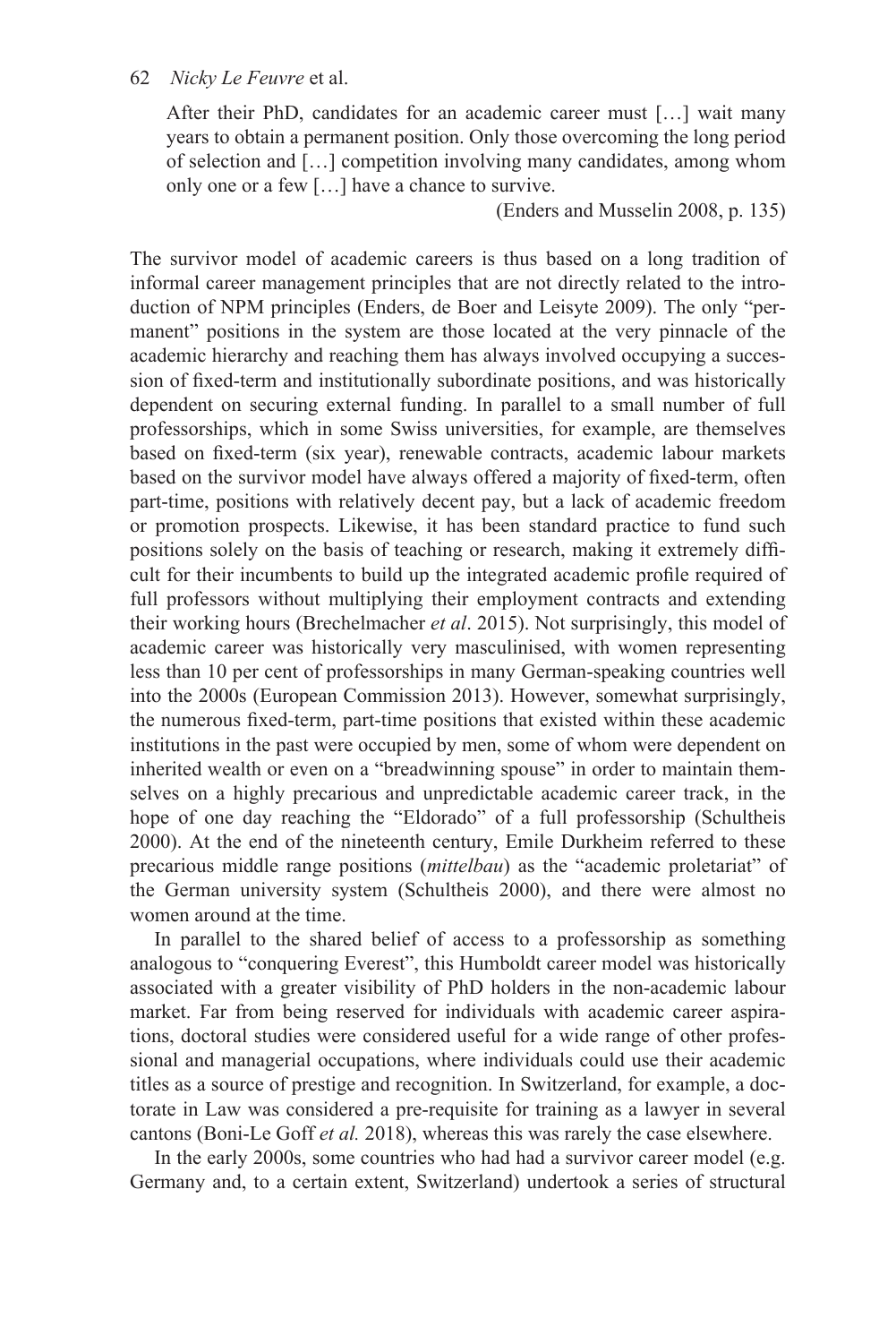reforms, in order to introduce permanent or semi-permanent positions – inspired by the US tenure-track model – at an intermediate level of the academic hierarchy. In some cases, these so-called "C grade professorships" were reserved for female candidates, as a strategy to reduce the drastic under-representation of women at the top of the academic hierarchy (Beaufays and Kraïs 2005). By all accounts, the results of this reform have been modest (BuWIN 2008, 2013), although some studies do show a spectacular improvement in women's relative chances of becoming a professor in specific disciplines, such as sociology in Germany (Lutter and Schröder 2014). However, a recent report on junior scholars in Germany has stressed the difficulties young doctorate holders face in planning an academic career, notably due to the specificities of this particular career model, including "the bottleneck caused by the plethora of junior scholars on the one hand, and the relatively small number of professorships to be filled or becoming vacant on the other" (BuWiN 2017, p. 5). Similar accounts have been published about the situation in Switzerland (Dubach 2014) and Austria (Holzinger and Hafellner 2015; Schwabe 2011).

In the survivor career model countries, one would expect precariousness to appear under rather different guises than under the tenure-track model. Aspiring academics are likely to accept extremely short-term, part-time, low paid forms of academic employment, sometimes in combination with equally unstable or unpredictable jobs outside of academia. The ultimate aim of these so-called "crumb jobs" is simply to enable prospective academics to "keep a foot" (or toe) in the academic labour market long enough to build up (essentially, in their own time and with their own funds) a research and teaching portfolio that could one day qualify them for a permanent academic position, usually not in the institution where they completed their PhD. As the latest *She Figures* show, part-time employment rates in academic jobs are particularly high – for men and for women – in those countries characterised by the survivor career model [\(see](#page--1-0)  [Figure 2.4](#page--1-0)). This undoubtedly reflects the precarious employment conditions usually reserved for PhD students and postdocs. However, it appears that working part-time may not have the same implications for male and female PhD holders. Although many of the intermediate, non-tenured academic jobs may formally be part-time, aspiring professors are actually expected to combine several such positions and, effectively, to invest in their career well beyond the duration of a full-time working week. Thus, those (mostly female) junior researchers who work *only* on a part-time basis (whilst taking on most of the unpaid domestic and childcare duties at home) are ultimately disqualified from the highly competitive academic career track. Under such gruelling and longwinded recruitment procedures, it is hardly surprising that many postdocs ultimately decide to give up the wait for a permanent position and to "voluntarily" leave the academic labour market for good (Chlosta *et al*. 2010). This decision is often facilitated by the relative ease with which their doctoral qualifications are recognised and rewarded on the non-academic labour market; something which appears to be far more problematic in countries that are characterised by the third and final academic career model.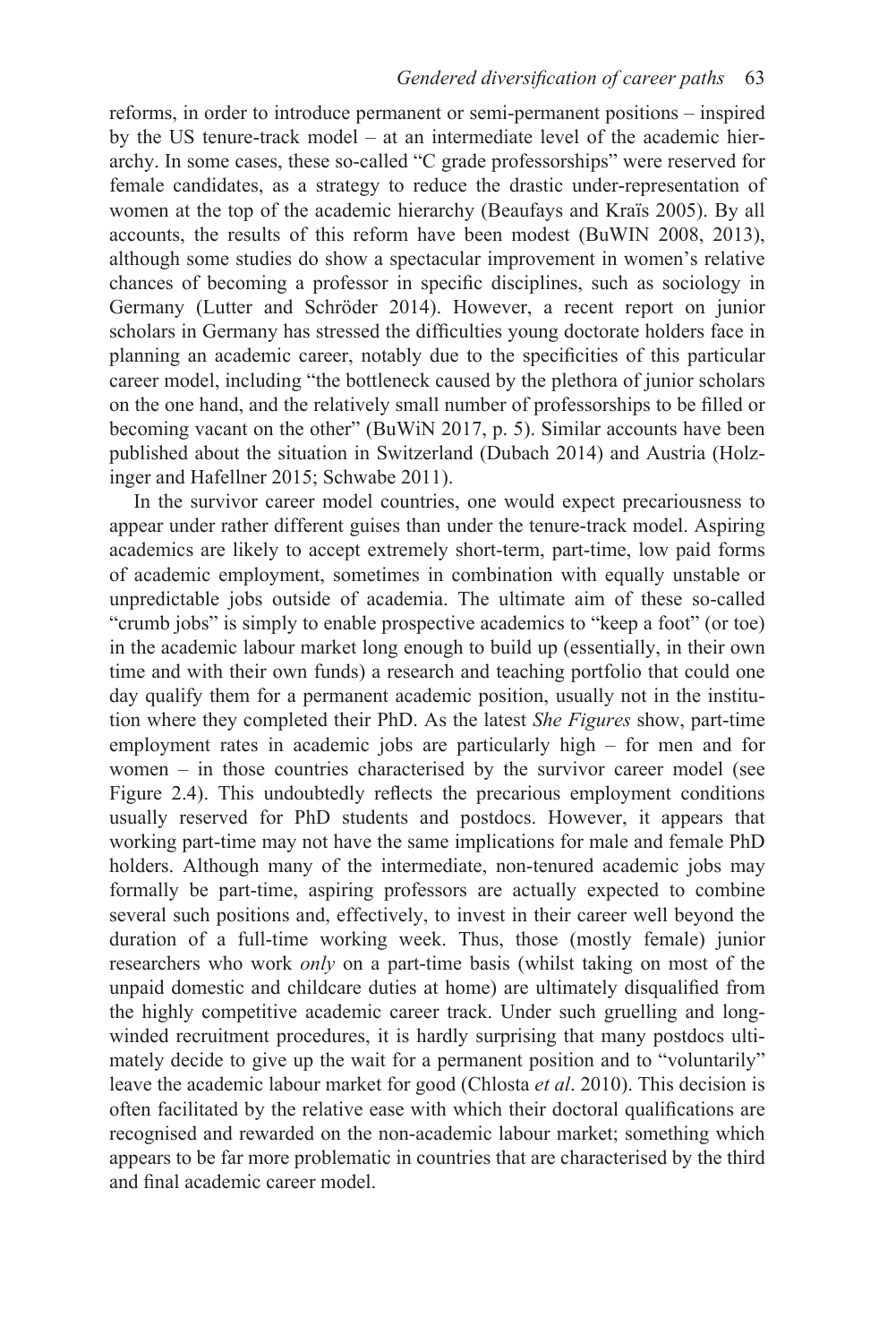



Source: European Commission/*She Figures*, 2016, p. 102. [https://data.europa.eu/euodp/data/dataset/](https://data.europa.eu) [she-figures-2015-gender-in-research-and-innovation.](https://data.europa.eu)

## *The protective pyramid model*

The third academic career pattern identified by Musselin is the protective pyramid model, which is prevalent in countries where academics have historically had civil servant status (e.g. France, Italy, Spain, Slovenia). These countries are usually characterised by nationally organised accreditation procedures. In this case,

access to a permanent position occurs quite early after a highly selective tournament. There then exist different categories of permanent positions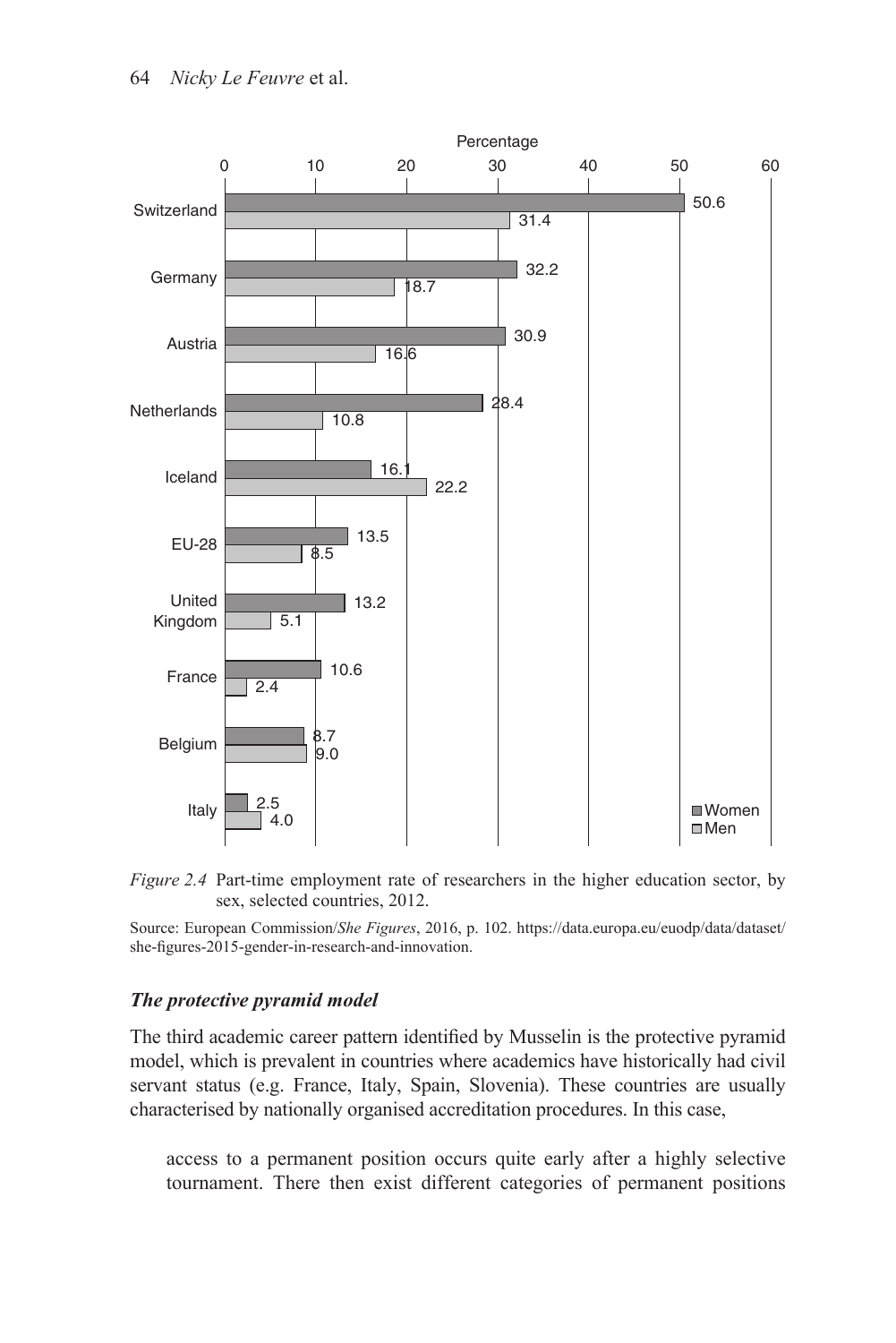organised hierarchically with procedures allowing promotion of some from one category to another. There is no assurance that those entering the pyramid can rise to the top: this very much depends on the growth rate of the overall pyramid and the age/seniority of those on the top.

(Enders and Musselin 2008, p. 135)

This model often includes a national accreditation process between the PhD defence and access to the first permanent academic positions. Based on more or less sophisticated peer-review procedures (Marini and Meschitti 2018), this career model is the most directly dependent on national-level decision-making processes and is the least closely tied to the Human resource (HR) policies and practices of local institutions (universities, faculty departments, research centres, etc.). Thus, academics in countries organised along these lines are more likely to identify with their disciplinary field than with their employing institution, whereas the opposite is true for their those working in countries characterised by the tenure-track career model, like the US (Musselin 2005).

This particular career model is also associated with an internally segmented academic labour market, but where it has traditionally been possible to remain at intermediate levels (equivalent to Reader or Senior Lecturer) for an indefinite period of time (contrary to the historical tenure-track career model), and with a stable and permanent employment contract (contrary to the traditional survivor model). Progression to the higher stages of the career ladder is subject to a new round of examination and accreditation and to the availability of professorial positions at the local or national level. However, the career structure in countries like this tends to be rather flat, with little subordination of the lower ranks of academics to their professorial counterparts and with relatively modest pay gaps at different points in the socio-professional hierarchy. Apart from PhD supervision (for which an additional form of accreditation may be required), lower level academic positions offer relatively similar levels of access to research funds, teaching loads and administrative responsibilities as those at the top of the academic hierarchy (tenured professorships). The stability of these intermediate, permanent non (full) professorial positions, as well as the academic freedom traditionally associated with public-sector employment in those countries characterised by the protective pyramid model has contributed to specific forms of gender segregation and career progression. In France, for example, women have made very significant inroads into the lower levels of the academic hierarchy in almost all disciplinary fields, but their progression onto full professorships has been slower and more varied across disciplines (Hermann 2017; Le Feuvre 2017). As we have seen, within this career model, the fact that women tend to remain longer than men at the Senior Lecturer level can in no way be associated with a "precarious" career path, since these are tenured positions, offering a large degree of professional autonomy and academic freedom, as well as relatively comfortable pay levels. This stands in sharp contrast to the pressure and uncertainty experienced by many of their Grade B counterparts in countries characterised by a survivor career model.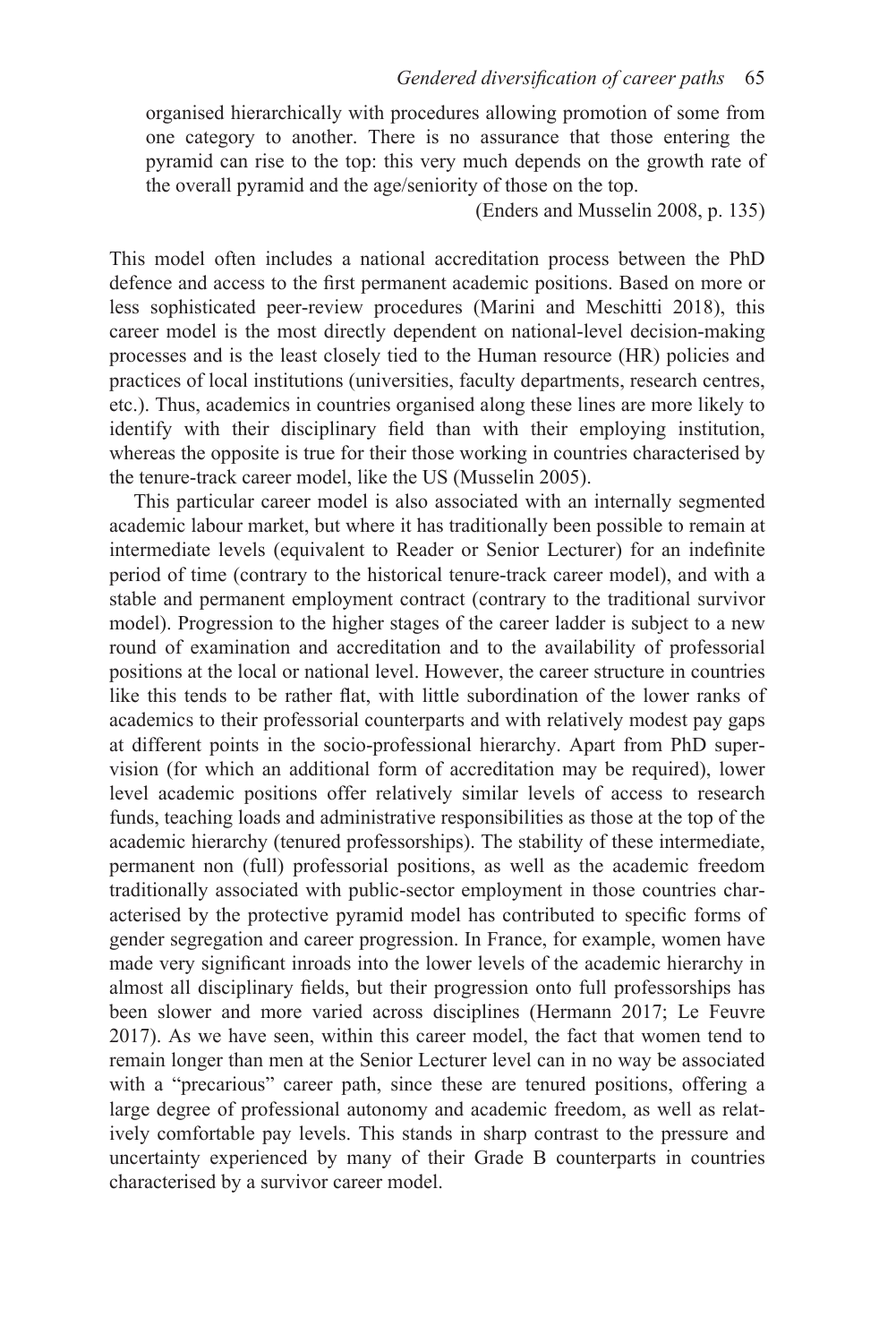In the French case, for example, it would be misleading to suggest that those women who remain in tenured Grade B positions throughout their working lives have somehow "leaked" from the academic pipeline. They haven't. They may not have reached the peak of the academic hierarchy, they may indeed have access to fewer material and symbolic resources than their professorial peers, but they nevertheless continue to influence the daily workings of academic institutions, including the definition of teaching and research programmes, the recruitment of future colleagues, the supervision of male and female graduate students and even the management of large research programmes.

In this particular career model, young researchers are more directly dependent on national or regional level policies than on the HR strategies of particular HE and research institutions. Furthermore, there is not a clear hierarchy of employer institutions, since working conditions are defined quite homogeneously for all those who share the same occupational status, irrespective of the prestige of their employer. This means that any decision to reduce the resources available to HE and research institutions will have a blanket effect on a whole generation of prospective academics. Thus, in Italy, a country with extremely high youth unemployment rates, the decision to cut the national HE budget by replacing only half of the retiring tenured academic staff has had a huge impact on the internal career structure of all public universities (Bozzon *et al*. 2017). Between 2008 and 2013, the number of teaching and research staff in Italian universities increased by 5.2 per cent, while the number of permanent academic positions (full, associate and assistant professors) fell by 18.5 per cent. This drop is almost exclusively due to the non-replacement of retirees and is particularly visible at the very top of the occupational hierarchy  $(-26.6$  per cent for full professors, –15.4 per cent for associate professors, –13.4 per cent for assistant professors). In parallel, the number of non-permanent research positions has increased by a staggering 71.2 per cent (Bozzon *et al.* 2015, pp. 36–37). In 2013, nonpermanent positions accounted for 37 per cent of the teaching and research staff in Italian universities; a figure that rose to 50 per cent if PhD students were included in the calculations. More than 60 per cent of these fixed-term positions are research fellows, who are often not covered by Italian labour laws and employment rights. Indeed, only 10 per cent of these fixed-terms contracts provide standard employment conditions (Bozzon *et al.* 2015, pp. 36–37). Furthermore, women are slightly under-represented amongst the most stable of these precarious academic positions (43.3 per cent of fixed-term researchers), whereas they represent half of the fixed-term research fellows and scientific collaborators (ibid.).

Given the relatively low number of PhD graduates in these countries, there is no tradition of doctoral employment in non-academic jobs, leaving a relatively small number of postdocs with little option for exit to alternative, non-academic jobs and with limited opportunities for "protective" forms of employment in the HE and research sector (Bozzon *et al*. 2017). So, although highly qualified PhD holders within this third career model are always better protected against the risk of unemployment than other groups of young knowledge workers, they are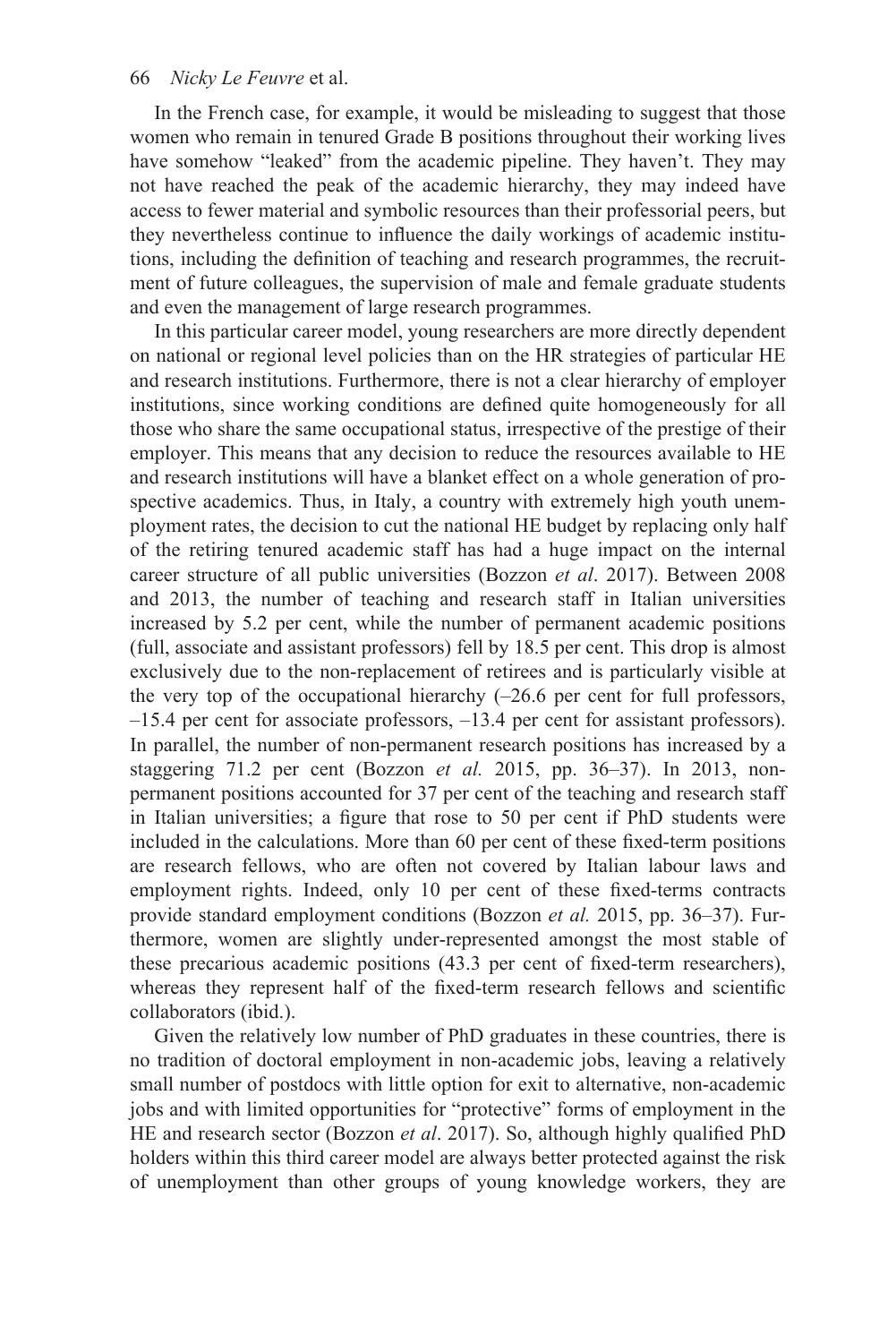nevertheless affected by what Robert Castel (2007) has called the *precariat*, a phase of capitalism where jobs lose their capacity to provide workers with a living wage and with a full range of social protection, including unemployment benefit, health care and pension rights (Armano and Murgia 2013).

In a number of countries, research has shown the national accreditation procedures to be relatively egalitarian from a gender point of view (Marini and Meschitti 2018), whilst the local recruitment procedures to professorships may introduce some form of gender bias (ibid.), or not (Musselin and Pigeyre 2008).

As several authors have argued, despite the overriding structural challenges facing HE and research institutions, there is a degree of "path dependency" in the type of academic career model that prevails in a given national context. Few countries have abandoned their traditional academic career models, although most have aimed to "modernise" those elements of their national career systems that are perceived as the most problematic in the new academic environment (Enders and Musselin 2008, p. 135). Although all of the academic career models listed above are currently undergoing a degree of restructuring, there is no clear sign of convergence around a single career model: "national labour markets are not so much being displaced as subordinated and stratified" (Marginson 2009, p. 110). In sum, whatever the definition of precariousness used in studies of academic employment [\(see Chapter 1,](#page--1-0) this volume), it is important to note that the reference point for current changes is likely to influence the subjective experiences of the young academics concerned and the theoretical interpretation of the increased diversification of career trajectories within a given (national) career model.

# **Mapping the gendered diversification of academic career paths**

Considering the gendered employment prospects of early career stage academics immediately raises an analytical challenge: acquiring the qualification required for entrance into the academic profession significantly reduces the risk of unemployment over the entire life-course, but the positive effect of a PhD on male and female employment rates doesn't automatically guarantee protection against various forms of precariousness employment or vulnerability, at least in the short term. In reality, a limited number of studies have shown that the relative position of academic occupations in the socio-professional hierarchy is highly variable from one national context to the next, as are the monetary and other rewards associated with working in public or private sector research institutions (European Commission/CARSA 2007; Studer 2012). Thus, it is not only important to consider the employment and working conditions of early career stage academics in comparison to those in other labour market sectors, it is also vital to consider their evolution over the life-time, from a biographical perspective. These distinct career models have very direct consequences for the interaction of professional and family events (Dubois-Shaik and Fusulier 2017), since they each imply relatively specific biographical time-lines. For example, the OECD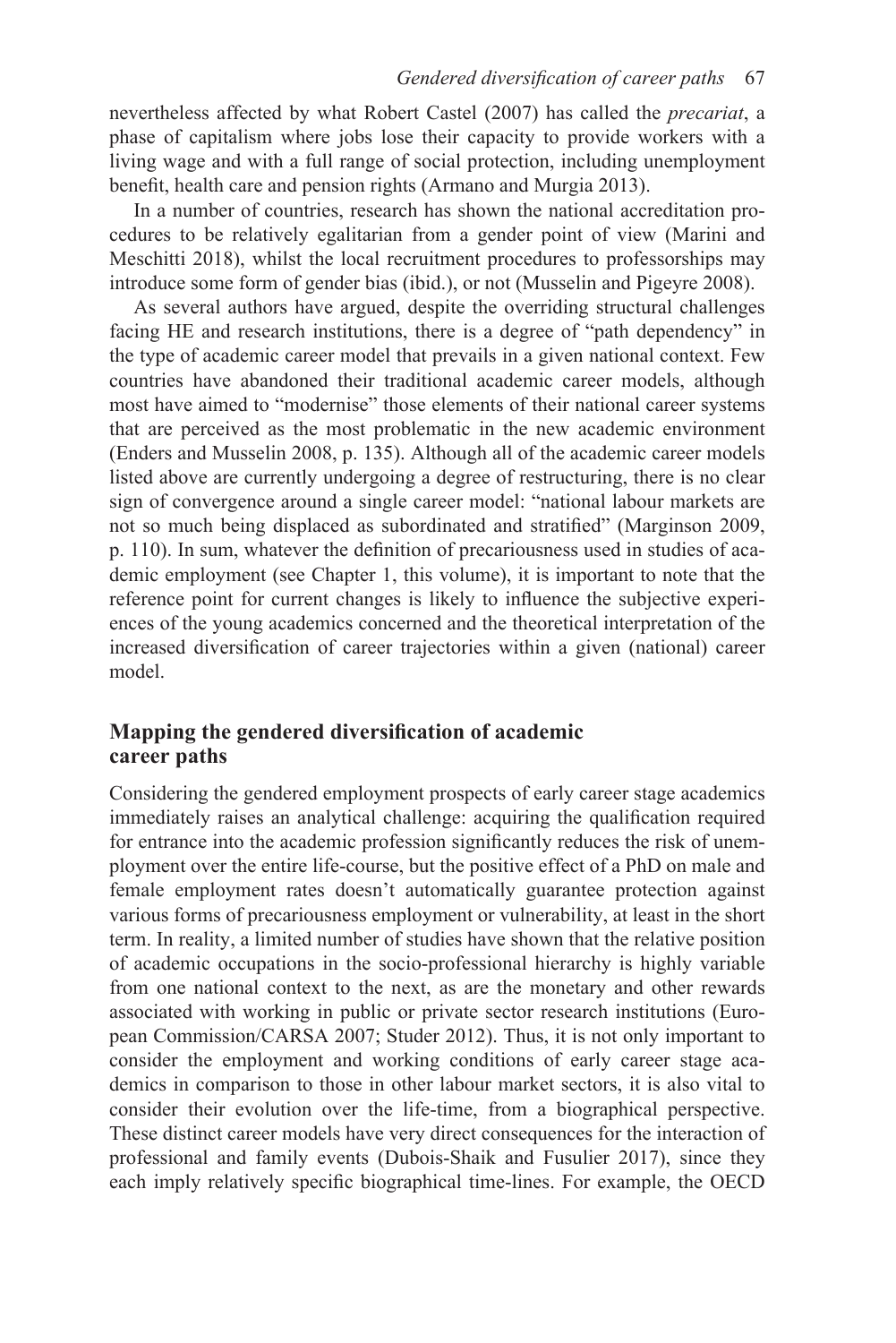Careers of Doctorate Holders (CDH) study shows that the median age at PhD graduation ranges from 29 years old in Belgium to more than 39 years in the Czech Republic (Auriol 2010, p. 6).

## *Gendered academic labour markets in comparative perspective*

One of the most important points to take into consideration when comparing the precariousness of PhD holders must certainly be the alternative employment opportunities available to them – or not – at the local, national and international level. The consequences of the demographic, organisational and ideological transformations of academic labour markets outlined above will clearly vary considerably according to the national economic climate, and particularly the levels of unemployment or precarious employment facing the younger generations of university-educated men and women in different national contexts. Indeed, gendered patterns of youth unemployment and labour market discrimination may influence the relative likelihood that men and women in certain national contexts will envisage studying for a PhD and/or aiming for an academic career in the first place. Thus, in the Swiss case, Matthias Studer (2012) has shown that the proportion of women who decide to embark on a PhD after their Master's Degree varies considerably according to the alternative employment opportunities available in the local labour market for graduates from particular fields of study. The more limited the non-academic employment possibilities in a given field, the higher the proportion of women amongst graduate students. At this early stage in their life-course, women thus tend to protect themselves from the risk of discrimination in the local labour market by staying in the (relatively) "safe haven" of the academy. Their excellent educational results enable them to compete successfully with their male counterparts for publicly-funded PhD positions, particularly in the humanities and life sciences. In his study, Studer found no significant gender differences in the success rate or duration of doctoral studies (once disciplinary field had been controlled for), a finding often replicated elsewhere. However, in a country with very low youth unemployment rates,<sup>1</sup> female PhD graduates in Switzerland are significantly less likely than their male counterparts to obtain a professorship within the 10 years following their doctorate, particularly in those disciplinary fields where they were well represented.

The internal structure of the Swiss academic labour market shows that the number and relative weight of the *Mittelbau* increased considerably over the period under study. Growth was particularly rapid in those jobs where the chances of being engaged on a fixed-term contract are higher than in any other case. This group, which includes doctoral students employed as teaching assistants and postdocs, represented almost half of the academic population in Swiss universities in 2014, as against 40 per cent in 1980. This increase is partly due to the fact that the number of (funded) PhD positions has doubled since 1990 (SERI 2015, p. 32). However, the number of fixed-term postdoc positions has also increased, to approximately 8000 in 2011 (SERI 2015, p. 25). Over the same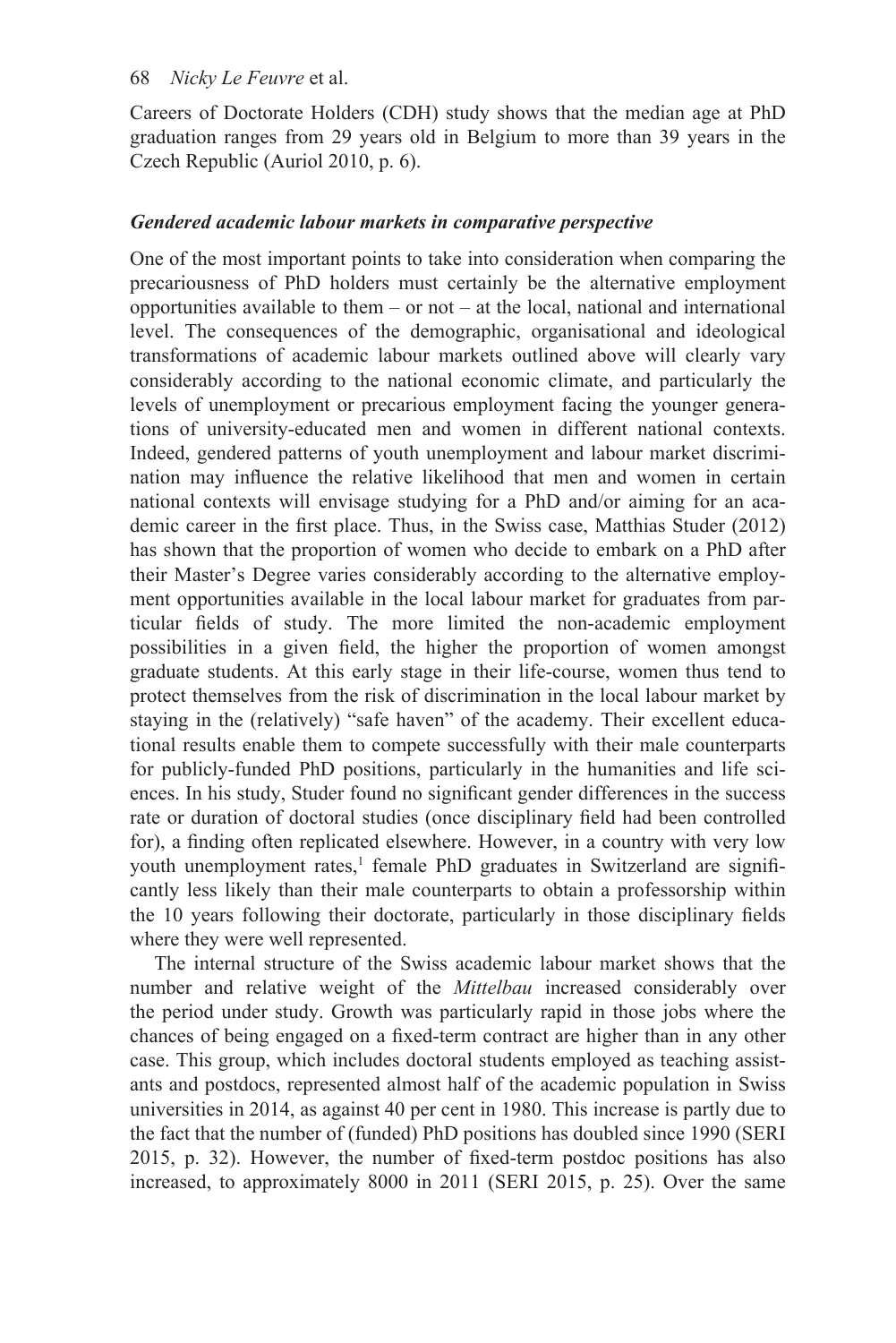period, the more stable category of full professors decreased by 5 per cent. The Swiss academic career structure has thus become increasingly "bottom heavy" over time: in 1980 there were four (temporary) assistantships or scientific collaborator positions for every full professorship. By 2014, this ratio was eight temporary positions for every full professorship (SERI 2015).

However, cross-national comparative data on the gendered configuration of precarious employment contracts [\(Figure 2.5\)](#page--1-0) can be misleading. Although they may enable us to gauge the extent to which women are particularly vulnerable to unfavourable employment conditions, as is clearly the case in Austria, Belgium and Switzerland, these figures fail to account for the fact that access to any kind of funding during the PhD phase of an academic career may vary significantly, by country and by disciplinary field. Thus, in Iceland, for example, PhD students in



*[Figure 2.5](#page--1-0)* "Precarious" working contracts of researchers in the higher education sector out of total research population, by sex, selected countries, 2012.

Source: European Commission/*She Figures*, 2016: p.104. [https://data.europa.eu/euodp/data/dataset/](https://data.europa.eu) [she-figures-2015-gender-in-research-and-innovation](https://data.europa.eu).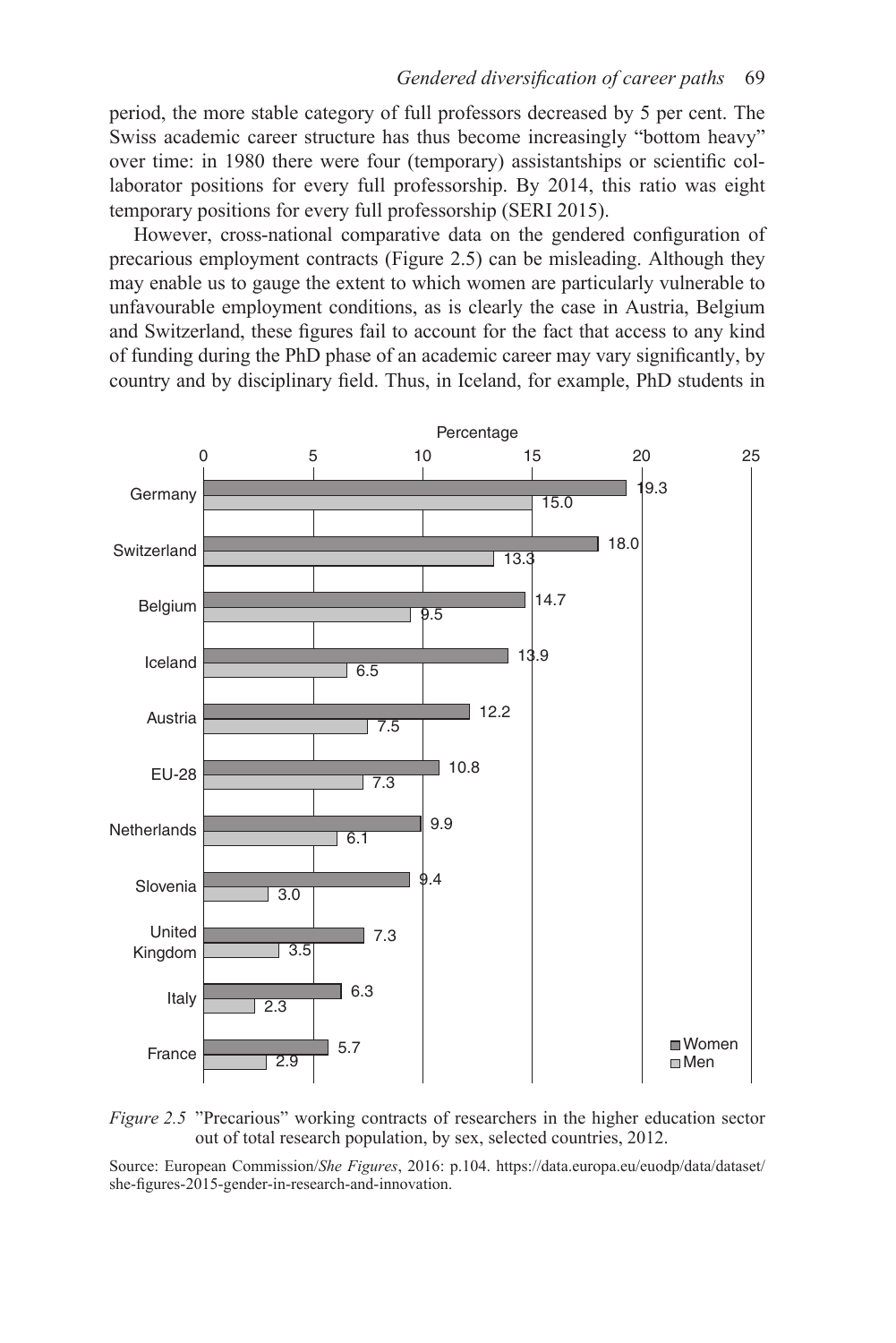the male-dominated STEM are far more likely to have an employment contract with a university – even on a fixed-term and/or part-time basis – than their counterparts in the humanities and social sciences, where a larger proportion of PhD students are effectively "self-funded", either by working in fixed-term academic (usually teaching) jobs or by working elsewhere (Steinthorsdóttir *et al*. 2018).

As other studies on the gendered configuration of precarious early academic careers have shown (Bataille, Le Feuvre, and Kradolfer 2017), the nature of societal level gender arrangements can also affect the ability or willingness of male and female researchers to accept precarious employment conditions over an extended period of time. Thus, in Switzerland, a country with a *modified male breadwinner* model of gender arrangements (Bühlmann, Elcheroth, and Tettamanti 2009), male PhD holders (particularly in male-dominated fields) only remain in the academy if they are ensured of obtaining a tenured position within what they consider to be a "reasonable" length of time. This usually corresponds to their likely entry into parenthood, requiring them to adopt a "male/primary breadwinning" role. Female PhDs, on the other hand, are more willing to accept a succession of fixed-term research and/or teaching contracts, often on a parttime basis and with no immediate prospect of tenure. This is particularly the case in the most feminised fields of study, where the relatively numerous, alternative (non-academic) employment opportunities are judged to be less intrinsically satisfying and/or family-friendly than the available fixed-term, often part-time research and/or teaching positions. Since mothers of young children are not expected or encouraged to work full-time in the Swiss context (Bütler 2006), the expansion of temporary, non-tenured employment opportunities within the academic sector has led to a rather paradoxical situation. With the support of their male partners working full-time, in well-paid jobs, Swiss female PhD holders manage to maintain themselves within the academic sector, even during their child-rearing years, thanks to a continued supply of temporary, part-time, subordinate and competitively-funded research positions, which provide minimum levels of social protection. However, due to the extended time commitment expected of tenured professors, they generally fail to progress up the academic hierarchy and/or to achieve financial and intellectual autonomy (Bataille, Le Feuvre, and Kradolfer 2017). Those women who do eventually receive tenured academic positions in Switzerland are often recruited internationally (only half of all university professors in the country are Swiss; see Goastellec and Pekari 2013), after having previously worked (continuously and full-time) in other national academic labour markets. As Matthias Studer has noted, in the most feminised fields of study, female PhD holders in Switzerland often experience their first risk of unemployment or involuntary underemployment up to 10 years after they obtained their initial postdoc appointment, only once they are no longer eligible for many of the fixed-term positions that had paved their entry into an (ultimately diverted or dead-end) academic career path. It is thus with a considerable time lag that these highly experienced academics are required to look outside the academy for a permanent job that is compatible with their family obligations and with their past work experience (Studer 2012).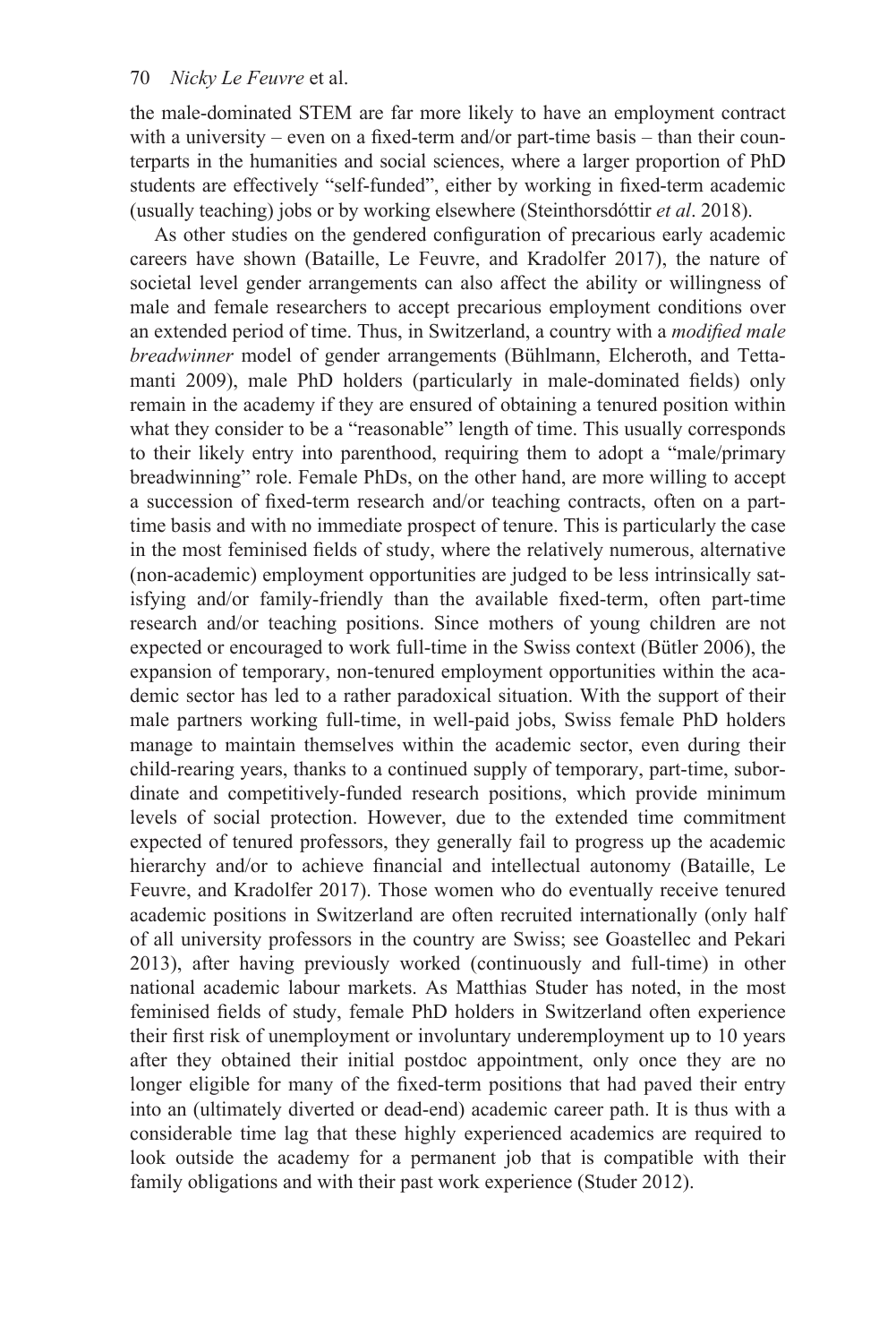In countries where the under 25s have borne the brunt of the Great Recession, the logic behind the development of precarious jobs within academic institutions is rather different. In Italy, for example, various recent labour market reforms have resulted in a significant increase in the share of precarious jobs, particularly amongst the younger generations and for women. About one in four people aged 15 to 34 has a temporary or collaboration contract, with the proportion increasing to 31.7 per cent amongst university graduates (Bozzon *et al.* 2015, pp. 8–10). A third of workers aged 35 to 49 years are also recruited to these kinds of precarious jobs. University graduates are much harder hit by the recession in Italy than in most other EU countries; the employment rate for recent graduates was below 70 per cent in 2014. Graduates in the Humanities and in the Sciences have experienced huge labour market transition problems: 12 months after graduation, unemployment rates stand at more than 40 per cent, as compared to less than 10 per cent in the Health sciences and about 30 per cent in Engineering. Within this difficult context, male graduates tend to fare better than their female counterparts: five years after graduation, almost 80 per cent of them have a permanent contract, compared to 67 per cent of the women graduates. Their average wages are also 22 per cent higher than those of similarly qualified women (Bozzon *et al.* 2015, pp. 8–10).

#### *Academic labour markets in biographical perspective*

However, despite rather alarming media references to the "wasted generation" of PhD holders in many national contexts, the reality is a little more complex. Conclusions as to the relative employment and working conditions of PhD holders fluctuate wildly according to the time-scale of measurement and observation. For example, data from the French Ministry of Education show that, between 1992 and 2013, the number of temporary workers in HE and research institutions increased by 111 per cent, as compared to  $+39$  per cent for professorships and +74 per cent for senior lecturers (*Maîtres de conférences*). Since 2004, the number of permanent academic positions available to new recruits has fallen slightly. This had led to fears about the precariousness of early academic careers in a country where the unemployment rate for PhD holders was actually higher than that of Masters graduates; something rarely observed elsewhere. However, more recent longitudinal studies have changed this vision of PhD holders as "over qualified" and poorly adapted to the labour market. When the labour market transition of highly qualified male and females is observed over a longer period of time than was previously the case, the relative disadvantage of PhD holders disappears. Overall, about 42 per cent of people who received a PhD in France in 2010 were working in the HE and research sector five years later. Among this population, the share of permanent public-sector academic positions increases over time, from 11 per cent in the year following graduation to 36 per cent five years after the PhD. Thus, approximately two years after the PhD defence, the number of permanent public sector academic positions was higher than the number of fixed-term positions (Calmand, Prieur, and Wolber 2017, p. 2). As suggested by the figures in [Table 2.3](#page--1-0), competition for academic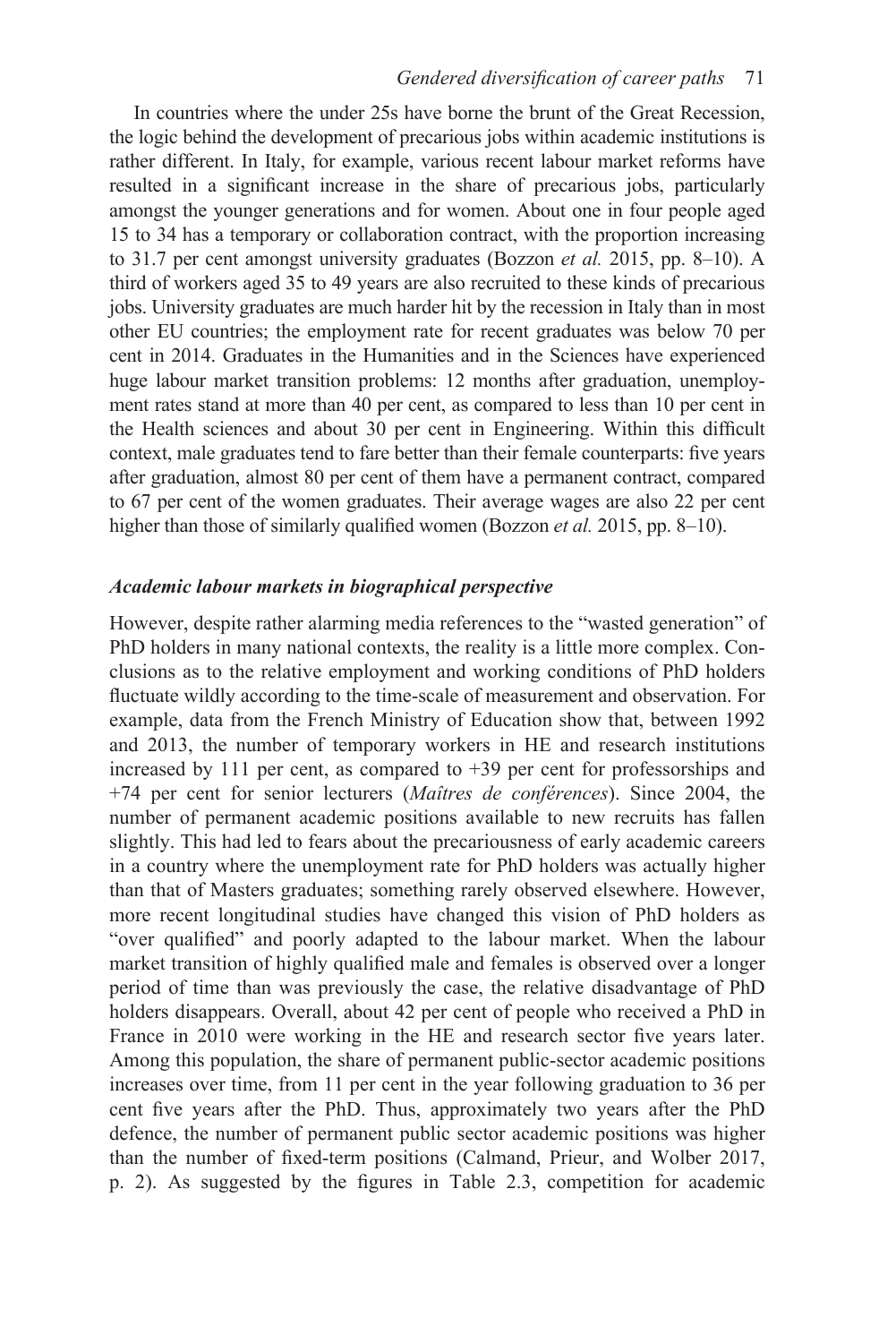| Employment profile at $PhD+$ five years |                                                                                                | Maths<br><i>Physics</i><br>Chemistry | Engineering<br><b>Computer Studies</b> | Health and<br>Life Sciences | Law<br>Economics<br><b>Business</b><br>Social Sciences | Arts and<br><b>Humanities</b> | Total |
|-----------------------------------------|------------------------------------------------------------------------------------------------|--------------------------------------|----------------------------------------|-----------------------------|--------------------------------------------------------|-------------------------------|-------|
|                                         | 1 Rapid access to a stable position in a public sector<br>HE/research institution <sup>a</sup> | 18                                   | 26                                     | $\tau$                      | 30                                                     | 26                            | 20    |
|                                         | 2 Delayed access to a stable position in a public sector<br>HE/research institution            | 12                                   | 9                                      | 9                           | 14                                                     | 14                            | 11    |
|                                         | 3 Temporary/fixed-term position in a public sector<br>HE/research institution                  | 10                                   | 6                                      | 24                          | 7                                                      | 5                             | 11    |
|                                         | 4 Rapid access to a stable non-academic position in the<br>public sector                       | 6                                    | $\overline{c}$                         | 7                           | 11                                                     | 18                            | 8     |
|                                         | 5 Temporary/fixed-term non-academic position in the<br>public sector                           | 2                                    |                                        | 9                           | 8                                                      | 10                            | 6     |
|                                         | 6 Rapid access to a stable R&D position in the<br>private sector                               | 27                                   | 30                                     | 15                          | 3                                                      | $\overline{2}$                | 17    |
|                                         | 7 Rapid access to a stable non-R&D position in the<br>private sector                           | 13                                   | 19                                     | 9                           | 17                                                     | 11                            | 14    |
|                                         | 8 Not in employment or only in temporary jobs                                                  | 12                                   | $\tau$                                 | 19                          | 9                                                      | 15                            | 13    |
|                                         | Unemployment rate in 2015                                                                      | 4                                    | 4                                      | 12                          | 6                                                      | 9                             |       |

*[Table 2.3](#page--1-0)* Employment trajectory of PhD holders five years after doctorate defence (generation 2010), by disciplinary field, France, 2015

Source: Calmand, Prieur and Wolber 2017, p. 2.

Note

a Permanent research position reached by September 2011.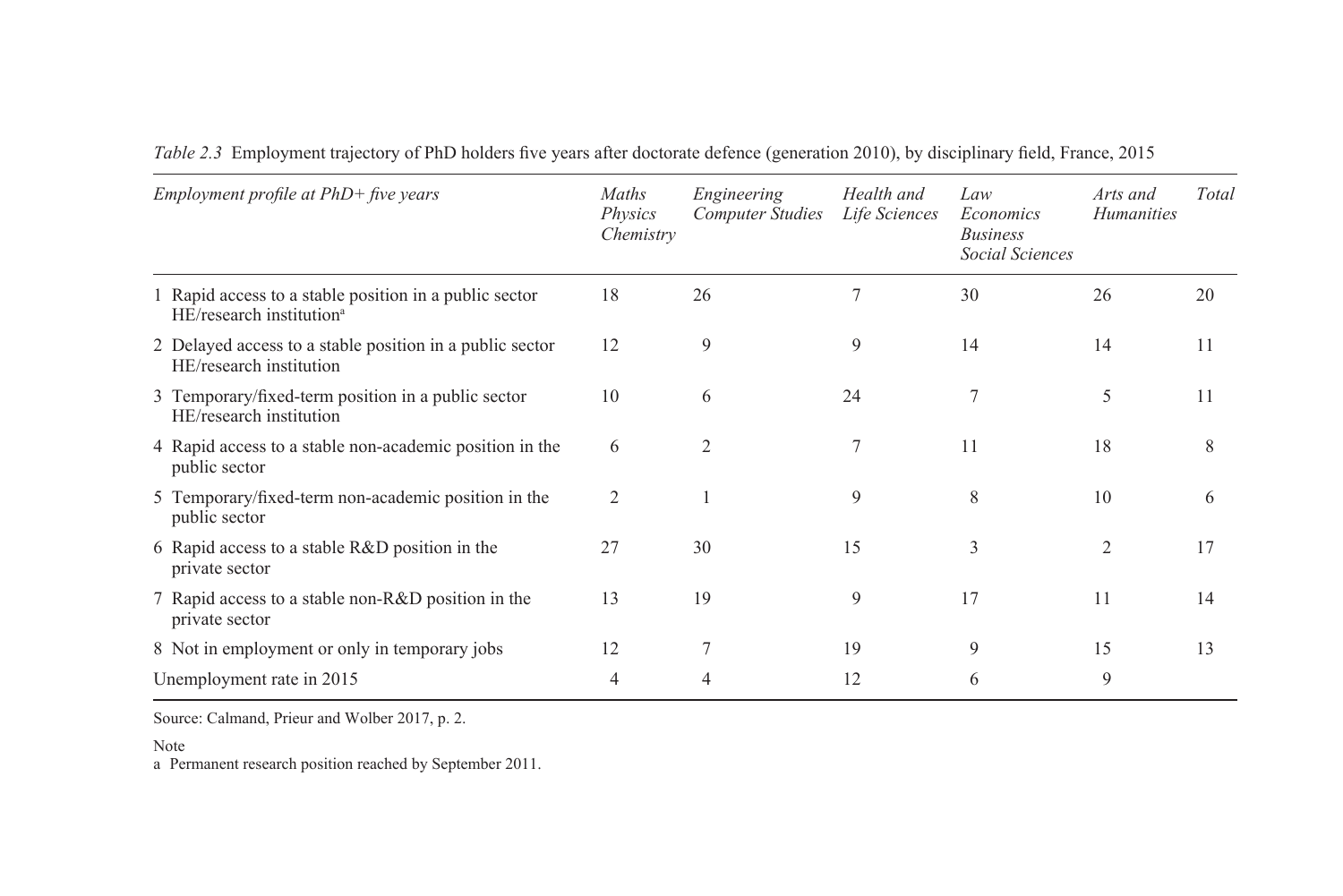positions and opportunities for non-academic jobs also vary considerably by disciplinary field. Thus, in 2013, the ratio of newly recruited senior lecturers (*Maîtres de conférences*) to qualified PhD holders was 1:25 in Health and Life sciences, as compared to 1:6 overall. Interestingly, this study reported no significant gender differences in the employment transitions of French PhD holders; women were proportionally represented in all the categories of employment, including permanent academic positions.

# **Conclusions**

Somewhat paradoxically, the fact that women are *universally* under-represented in practically the same proportions at the top of the academic professional hierarchy in every national context, and the fact that academic institutions are currently undergoing apparently global influences, has tended to foster the belief that the pattern of precariousness of early career stage academic jobs must be relatively similar across national boundaries (Le Feuvre 2016). Although we have no desire to deny the potentially common experiences of women in academia in different national (or local) contexts, this chapter reflects our conviction that research on gendered academic careers would benefit from a more *sophisticated conceptually comparative perspective*. As we have demonstrated here, women (and men) in the early stages of an academic career may not be facing exactly the same structural and normative opportunities and constraints in all national or regional contexts. In this chapter, we have focussed on just some of the societal communalities and specificities that can be observed with regard to precariousness among early career stage academics.

First, we have argued that, despite convergent international trends in favour of accountability and competition in academic evaluation procedures, what it means to be an academic and the criteria used to select and promote members of this occupation still manifest a considerable degree of national (or local) specificity. Academic career models continue to demonstrate a high level of path dependency (Enders and Musselin 2008). The proportion of fixed-term and precarious jobs, along with the percentage of permanent and tenured positions is highly variable, both between countries, between disciplines and over time. It would therefore be misleading to compare women's early stage career trajectories across countries without taking the structural, nationally specific characteristics of the academic labour market into consideration.

Second, academic occupations do not occupy the same position in the socioeconomic hierarchy in all national contexts. The relative attractiveness of a research career, in comparison to the alternative employment opportunities open to male and female PhD holders, can't be presumed to be equivalent across national boundaries, or even across disciplines. Indeed, the relative rewards and opportunities offered by academic careers must be analysed in relation to the specific internal structure of the academic labour market (duration of the pretenure career stage, requirement to be geographically mobile, relative levels of pay and other perks, length of the working week, opportunities for flexible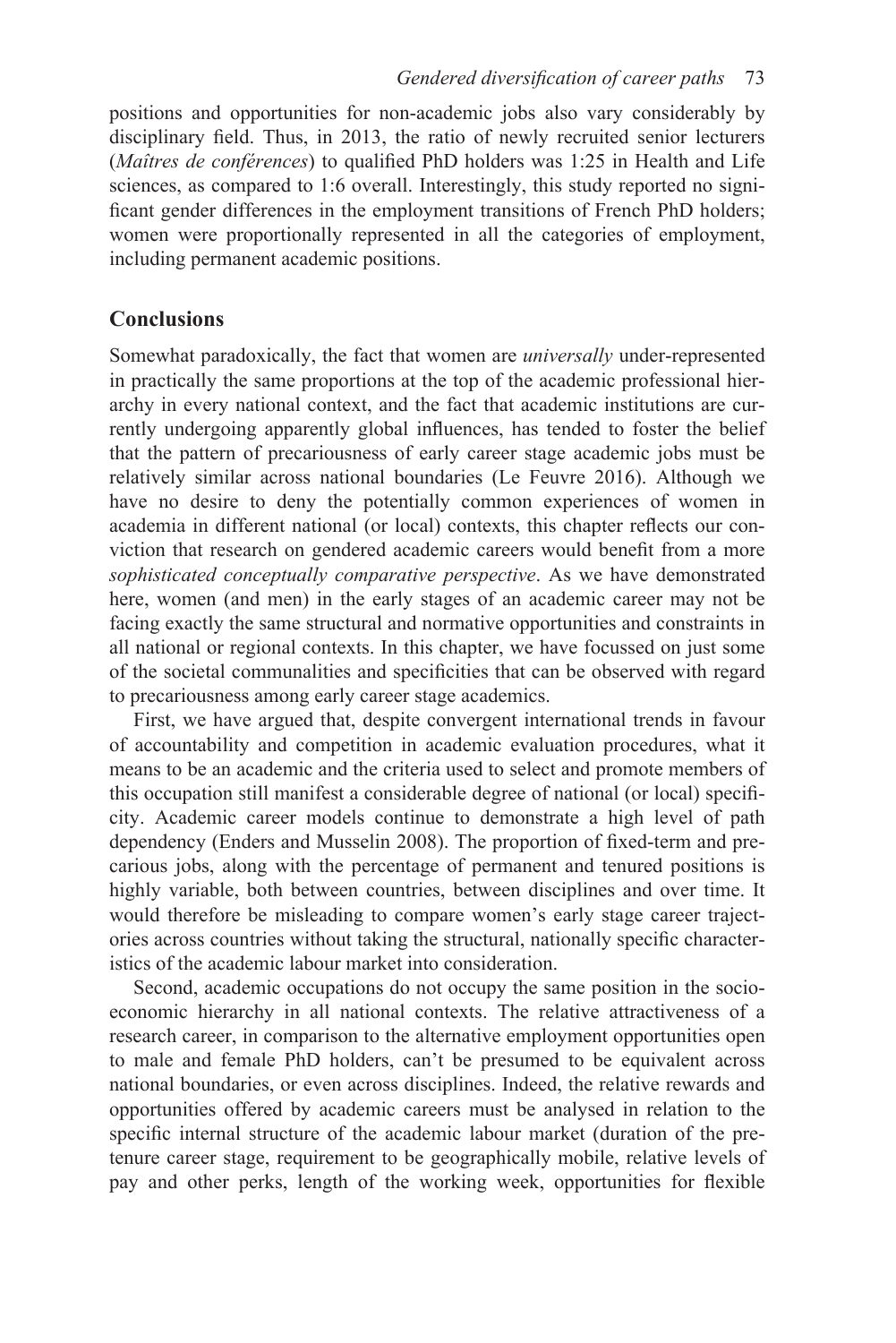employment practices, etc.) and in relation to the dominant model of gender relations (sexual division of paid and unpaid labour, availability of affordable childcare solutions, moral stigmatisation or acceptance of full-time working mothers and/or of family-committed fathers, tolerance of homosexuality and/or nonnormative living arrangements, etc.).

So, just as there is not a universal set of gender norms that influence women's access to scientific jobs and their ability to progress (or not) up the academic hierarchy, so there is not a universal academic career structure that condemns all young PhD holders to a long-term future of professional uncertainty and vulnerability. Gender regimes and academic labour markets need to be carefully contextualised before descriptive data on the current precariousness of academic labour markets can be analysed and interpreted correctly. Although we would not go so far as to suggest that increasing rates of feminisation are necessarily a reflection of worsening of employment conditions in the academic sector (Bourdieu 1998), it is nevertheless important to remember that female PhD holders can sometimes represent what the Polish sociologist Renata Siemienska (2001) has called "winners amongst losers". In those cases where early career academic jobs can be equated to a form of *precariat*, we obviously need to revise the celebratory discourse that traditionally accompanied any increase in the feminisation rates of academic occupations.

However, the main conclusion to be drawn from this study is that the PhD holders who are now confronted with unprecedented levels of competition for access to academic labour markets are not experiencing the same level of precariousness, or indeed the same consequences of precarious employment conditions, across all countries and all disciplinary fields. Likewise, the reactions of those confronted with precarious employment and working conditions are likely to vary significantly (Vallas and Christin 2018), by national context, disciplinary field and according to societal gender configurations.

In most national contexts, the academic profession is becoming increasingly fragmented and internally segmented. Although there is clearly a gender dimension to this re-segregation, it would be misleading to conclude that this is a case of *plus ça change, plus c'est la même chose* (Le Feuvre 2010). In a context where the promotion of gender equality has been fully integrated into the rhetoric of NPM monitoring and benchmarking activities, the gendered reconfiguration of academic careers will certainly depart from a straightforward binary divide and will require the elaboration of analytical tools that are able to capture the complex and partly contradictory processes at work.

## **Note**

[1](#page--1-0) See: [http://ec.europa.eu/eurostat/web/macroeconomic-imbalances-procedure/youth](http://ec.europa.eu)[unemployment-rate](http://ec.europa.eu).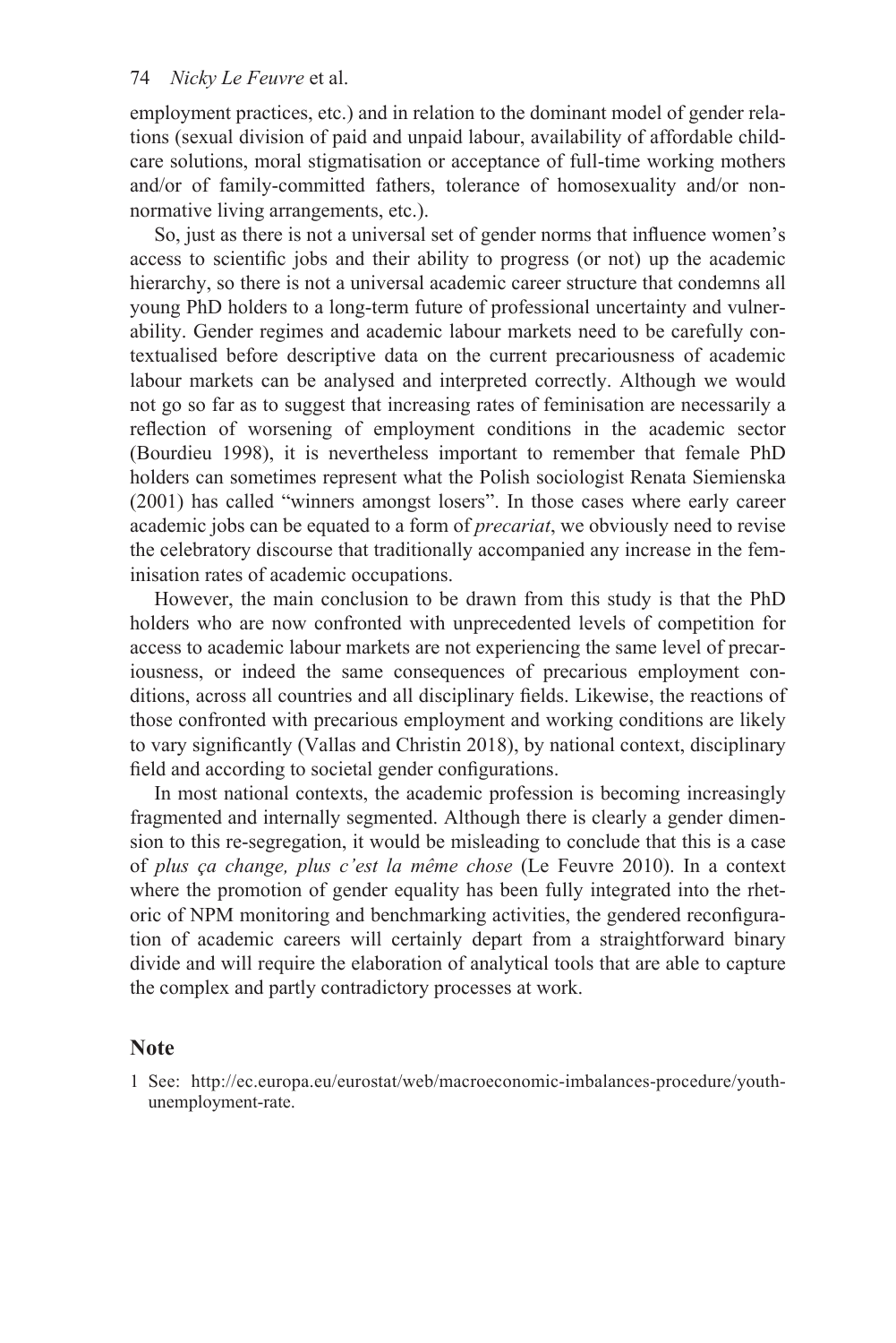# **References**

- Armano, E. and Murgia, A. (2013). The precariousness of young knowledge workers: a subject-oriented approach. *Global Discourse*. [http://dx.doi.org/10.1080/23269995.2013.](http://dx.doi.org) [865313](http://dx.doi.org).
- Auriol, L. (2007). *Labour Market Characteristics and International Mobility of Doctorate Holders: Results for Seven Countries*. OECD STI Working papers 2007/2.
- Auriol, L. (2010). *Careers of Doctorate Holders: Employment and Patterns*. OECD Science, Technology and Industry Working Papers, No. 2010/04, Paris: OECD Publishing.
- Auriol, L., Misu, M. and Freeman, R. A. (2013). *Careers of Doctorate Holders: Analysis of Labour Market and Mobility Indicators*. OECD Science, Technology and Industry Working Papers, No. 2013/04, Paris: OECD Publishing.
- Barrett, L. and Barrett, P. (2011). Women and academic workloads: career slow lane or cul-de-sac? *Higher Education*, 61, 141–155.
- Bataille, P., Le Feuvre, N. and Kradolfer, S. (2017). Should I stay or should I go? The effects of precariousness on the gendered career aspirations of postdocs in Switzerland. *European Educational Research Journal*, Special Issue: Work–Life Interferences in Scientific Careers, 16(2–3), 313–331.
- Beaufays, S. and Kraïs, B. (2005). Femmes dans les carrières scientifiques en Allemagne, les mécanismes cachés du pouvoir. *Travail, genre et sociétés*, 14, 49–68.
- Bourdieu, P. (1998). *La domination masculine*. Paris: Seuil.
- Boni-Le Goff, I. and Le Feuvre, N. (2017). Professions from a gendered perspective. *Oxford Research Encyclopedia of Business and Management*, Oxford: Oxford University Press. [http://business.oxfordre.com/view/10.1093/acrefore/9780190224851.001.0001/](http://business.oxfordre.com) [acrefore-9780190224851-e-89?print=pdf.](http://business.oxfordre.com)
- Boni-Le Goff, I., Le Feuvre, N, Mallard, G. and Lépinard, E.(2018). Do gender regimes matter? A study of early legal careers in France and Switzerland*.* In M. Choroszewicz and T. L. Adams (eds), *Gender, Age and Inequality in the Professions*. London: Routledge (in press).
- Bozzon, R., Donà, A., Villa, P., Murgia, A. and Poggio, B. (2015). Background policy report on Italy. In N. Le Feuvre (ed.), *Contextualizing Women's Academic Careers: Comparative Perspectives on Gender, Care and Employment Regimes in Seven European Countries*. Trento: *GARCIA Working Papers 2*, 3–60. [http://garciaproject.eu/](http://garciaproject.eu) [?page\\_id=52](http://garciaproject.eu).
- Bozzon, R., Murgia, A., Poggio, B. and Rapetti, E. (2017). Work-life interferences in the early stages of academic careers: the case of precarious researchers in Italy. *European Educational Research Journal*, 16(2–3), 332–351.
- Bozzon, R., Murgia, A. and Villa, P. (2017). Precariousness and gender asymmetries among early career researchers: A focus on STEM fields in Italy. *Polis*, XXXI(1), 127–156.
- Brechelmacher, A., Park, E., Ates, G. and Campbell, D. F. J. (2015). The rocky road to tenure. Career paths in academia, In T. Fumasoli, G. Goastellec and B. M. Kehm (eds), *Academic Work and Careers in Europe: Trends, Challenges, Perspectives.* Dordrecht: Springer, pp. 13–40.
- Brooks, A. and Mackinnon, A. (2001). *Gender and the Restructured University. Changing Management and Culture in Higher Education*, Buckingham: Open University Press.
- Bühlmann, F., Elcheroth, G. and Tettamanti, M. (2009). The division of labour among European couples: the effects of life course and welfare policy on value-practice configurations. *European Sociological Review*, 26(1), 49–66, [doi.org/10.1093/esr/jcp004.](http://www.doi.org)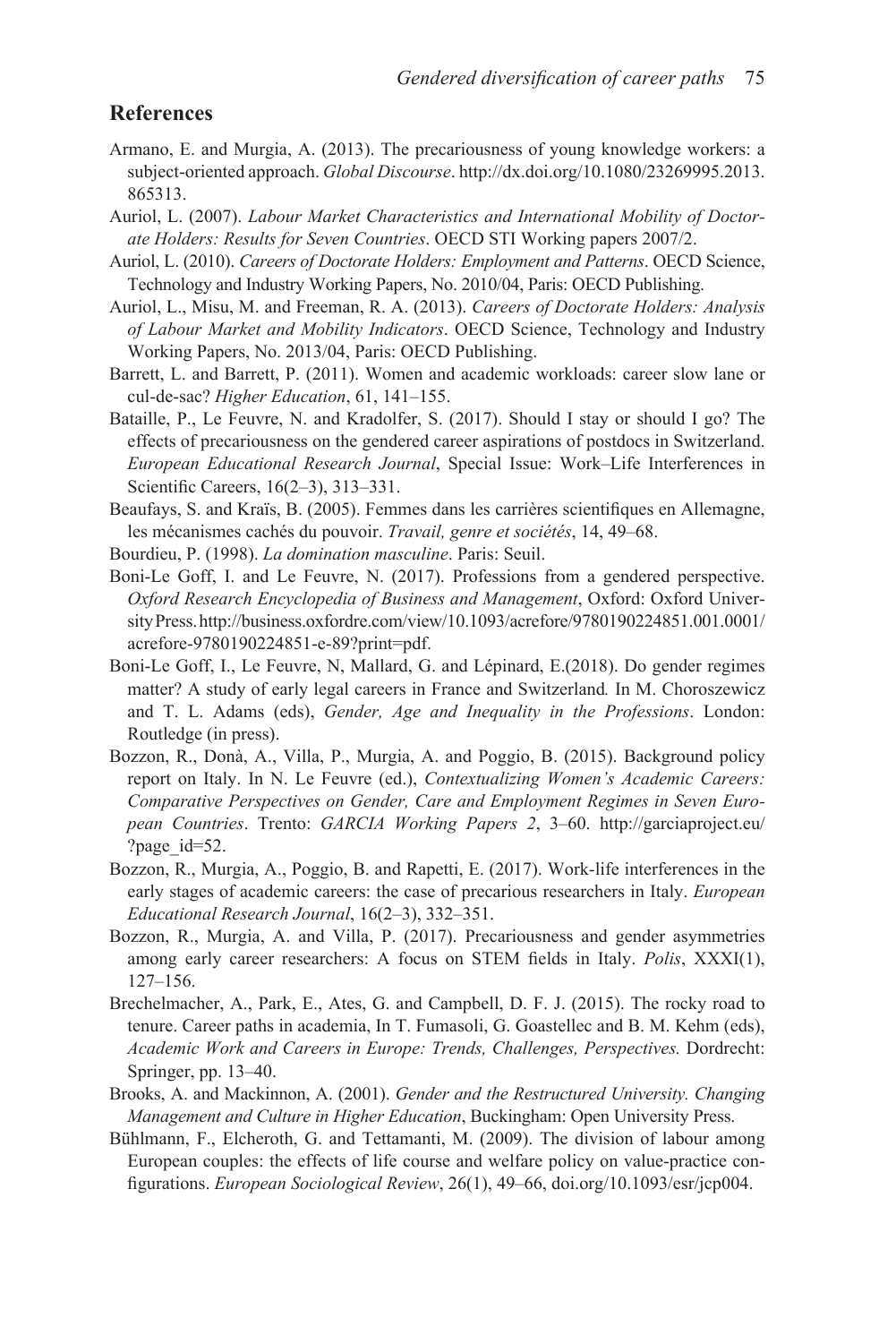- Bütler, M. (2006). *Le rendement effectif du travail pour les familles avec des petits enfants*. St Gallen: Département d'économie publique, St Gallen University.
- BuWiN Bundesbericht Wissenschaftlicher Nachwuchs (2008). *1st National Report on Junior Scholars in Germany*. Bielefeld: Consortium for the National Report on Junior Scholars.
- BuWiN Bundesbericht Wissenschaftlicher Nachwuchs (2013). *2nd National Report on Junior Scholars in Germany*. Bielefeld: Consortium for the National Report on Junior Scholars.
- BuWiN Bundesbericht Wissenschaftlicher Nachwuchs (2017). *3rd National Report on Junior Scholars in Germany*. Bielefeld: Consortium for the National Report on Junior Scholars.
- Calmand, J., Prieur, M. H. and Wolber, O. (2017). Les débuts de carrière des docteurs: une forte différenciation des trajectoires. *CEREQ Bref*, 357.
- Caprile, M., Addis, E., Castaño, C., Klinge, I., Larios, M. and Meulders, D. (2012). *Meta-Analysis of Gender and Science research. Synthesis Report*. Brussels: European Commission, DG Research and Innovation.
- Castel, R. (2007). Au-delà du salariat et en-deçà de l'emploi? L'institutionnalisation du précariat, In S. Paugam (ed.), *Repenser la solidarité: l'apport des sciences sociales.* Paris: Presses universitaires de France, pp. 416–433.
- Ceci, S. J., Ginter, D. K., Kahn, S. and Williams, W. M. (2014). Women in academic science: a changing landscape. *Psychological Science*, 15(3), 75–141.
- Chlosta, K., Pull, K., Fiedler, M. and Welpe, I. (2010). Should I stay or should I go? Warum nachwuchswissenschaftler in der Betriebswirtschaftslehre das Universitassystem verlassen, *Zeitschrift fur Betreibswirtschaft*, 80(11), 1207–1229.
- Crompton, R. (2001). Gender, comparative research and biographical matching. *European Societies*, 3(2), 167–190.
- Crompton, R. (2006). Some issues in cross-national comparative research methods: a comparison of attitudes to promotion and women's employment in Britain and Portugal. *Work, Employment and Society*, 20(2), 403–414.
- Crompton, R. and Le Feuvre, N. (2000). Gender, family and employment in comparative perspective: the realities and representations of equal opportunities in Britain and France. *Journal of European Social Policy*, 10(4), 334–348.
- Crompton, R., Lyonette, C. and Scott, J. (eds) (2010). *Gender Inequalities in the 21st Century. New Barriers and Continuing Constraints*. London: Edward Elgar.
- Danell, R. and Hjerm, M. (2013). Career prospects for female university researchers have not improved. *Scientometrics*, 94(3), 999–1006.
- De Cheveigné, S. (2009). The career paths of women (and men) in French research. *Social Studies of Science*, 39, 113–136.
- Deem, R., Hillyard, S. and Reed, M. (2007). *Knowledge, Higher Education, and the New Managerialism*. Oxford: Oxford University Press.
- Dubach, P. (2014). *La relève scientifique dans les universités suisses: indicateurs statistiques concernant les conditions de travail et les perspectives de carrière*. Bern: SERI.
- Dubois-Shaik, F. and Fusulier, B. (eds) (2015). *Academic Careers and Gender Inequality: Leaky Pipeline and Interrelated Phenomena in Seven European Countries*. GARCIA Working Paper 5, [http://garciaproject.eu/?page\\_id=52.](http://garciaproject.eu)
- Dubois-Shaik, F. and Fusulier, B. (2017). Understanding gender inequality and the role of the work/family interface in contemporary academia. An introduction. *European Educational Research Journal*, Special Issue Work–Life Interferences in Scientific Careers, 16(2–3), 1–7.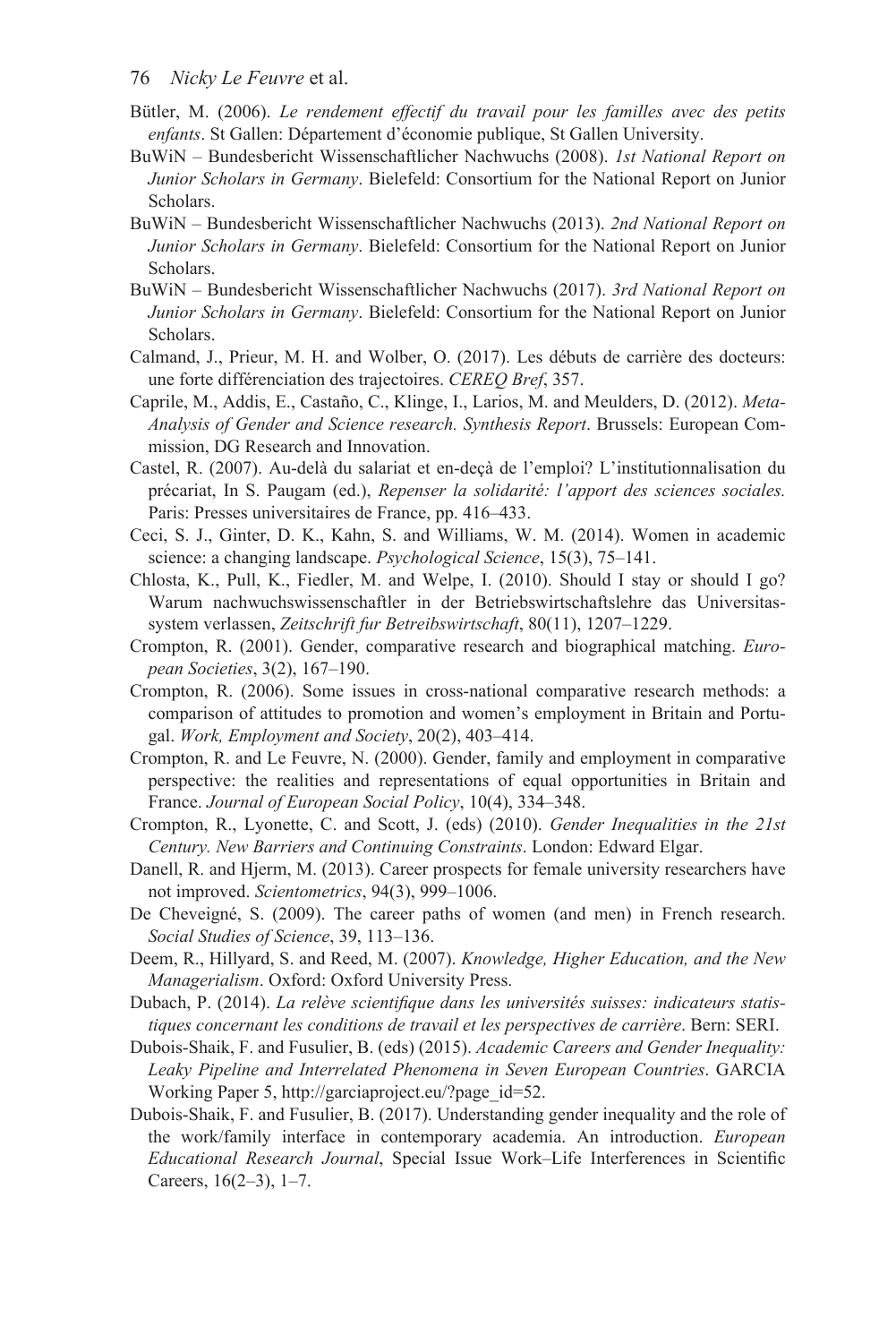- Ecklund, H. E., Lincoln, A. E. and Tansey, C. (2012). Gender segregation in elite academic science. *Gender and Society*, 26(5), 693–717.
- Enders, J. and de Weert, E. (eds) (2009a). *The Changing Face of Academic Life. Analytical and Comparative Perspectives*. Basingstoke: Palgrave Macmillan.
- Enders, J. and de Weert, E. (2009b). Towards a T-shaped profession: academic work and career in the knowledge society. In J. Enders and E. de Weert (eds), *The Changing Face of Academic Life. Analytical and Comparative Perspectives*. Basingstoke: Palgrave Macmillan, pp. 251–272.
- Enders, J. and Musselin, C. (2008). Back to the future? The academic professions in the 21st Century. In OECD (ed.), *Higher Education in 2030. Volume 1: Demography*, Paris: OECD.
- Enders, J., de Boer, H. and Leisyte, L. (2009). New Public Management and the academic profession: the rationalization of academic work revisited. In J. Enders and E. de Weert (eds), *The Changing Face of Academic Life. Analytical and Comparative Perspectives*. Basingstoke: Palgrave Macmillan, pp. 36–57.
- Euraxess (2014). *Researcher Country and Synthesis Reports*. Brussels: DG Research. [https://euraxess.ec.europa.eu/content/researcher-report-2014.](https://euraxess.ec.europa.eu)
- European Commission (2013). *She Figures 2012. Statistics and Indicators on Gender Equality in Science*. Brussels: DG Research and Innovation.
- European Commission (2016). *She Figures 2015. Statistics and Indicators on Gender Equality in Science*. Brussels: DG Research and Innovation.
- European Commission/CARSA (2007). *Remuneration of Researchers in the Public and Private Sectors*. Brussels: DG Research and Innovation. [www.carsa.es](http://www.carsa.es).
- EUROSTAT (2017). *Tertiary Education Statistics*. [http://ec.europa.eu/eurostat/statistics](http://ec.europa.eu)[explained/index.php/Tertiary\\_education\\_statistics](http://ec.europa.eu).
- Fassa, F. and Kradolfer, S. (2013). The gendering of excellence through quality criteria: the case of the Swiss national science foundation professorships in Switzerland. *Tertiary Education and Management*, 19(3), 189–204.
- Ferlie, E., Musselin, C. and Andresani, G. (2008). The steering of higher education systems: a public management perspective. *Higher Education*, 56(3), 325–348.
- Fumasoli, T., Goastellec, G. and Kehm, B. (eds) (2015). *Academic Work and Careers in Europe: Trends, Challenges, Perspectives*. Dordrecht: Springer.
- Garforth, L. and Kerr, A. (2009). Women and science: what's the problem? *Social Politics*, 16(3), 380–403.
- Gill, R. (2009). Breaking the silence: the hidden injuries of neo-liberal academia. In R. Flood and R. Gill (eds), *Secrecy and Silence in the Research Process: Feminist Reflections*. London: Routledge, pp. 1–21.
- Glass, J. L., Sassier S., Levitte Y. and Michelmore K. M. (2013). What's so special about STEM? A comparison of women's retention in STEM and professional occupations. *Social Forces*, 92(2), 723–756.
- Goastellec, G. and Pekari N. (2013). The internationalization of academic markets, careers and profession. In U. Teichler and E. A. Höhle (eds), *The Work Situation of the Academic Profession in Europe: Findings of a Survey in Twelve Countries.* Dordrecht: Springer, pp. 229–248.
- Henkel, M. (2009). Policy change and the challenge to academic identities. In J. Enders and E. de Weert (eds), *The Changing Face of Academic Life. Analytical and Comparative Perspectives*. Basingstoke: Palgrave Macmillan, pp. 78–95.
- Hermann, C. (2017). *Enquête sur le statut des chercheur.e.s et enseignant.e.s chercheur.e.s dans divers pays d'Europe*, Report from the European Platform of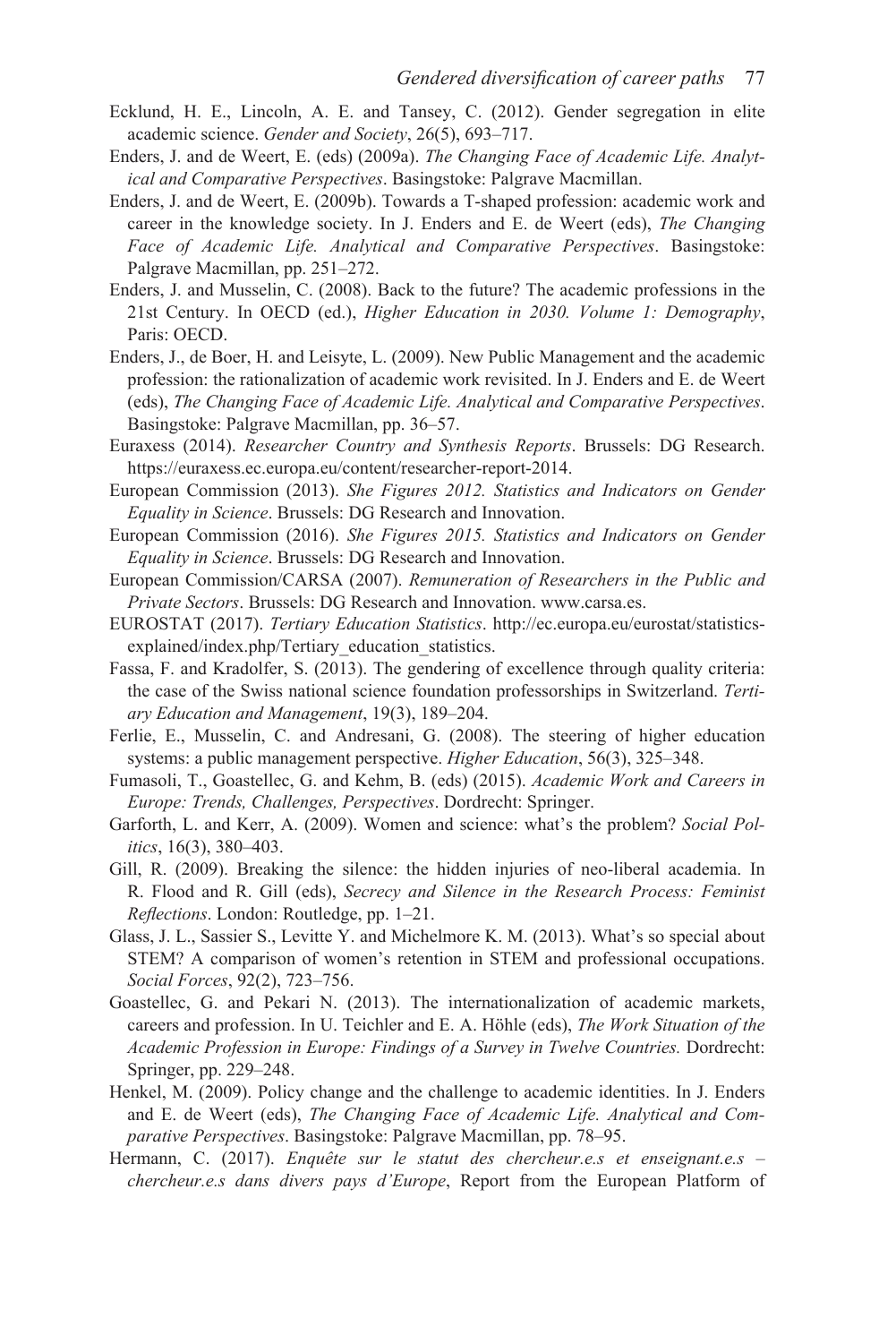Women Scientists (EPWS) to the French Ministry of Higher Education, Research and Innovation, Paris.

- Herschberg, C., Benschop, Y. and van den Brink, M. (2018). Selecting early-career researchers: the influence of discourses of internationalization and excellence on formal and applied selection criteria in academia, *Higher Education*, 1–19 [https://doi.org/](https://doi.org) [10.1007/s10734-018-0237-2.](https://doi.org)
- Holzinger, F, and Hafellner, S. (2015). Background policy report on Austria. In N. Le Feuvre (ed.), *Contextualising Women's Academic Careers: Comparative Perspectives on Gender, Care and Employment Regimes in Seven European Countries*. *GARCIA Working Papers 2*, [http://garciaproject.eu/?page\\_id=52,](http://garciaproject.eu) 243–285.
- Hunter, L. A. and Leahey, E. (2010). Parenting and research productivity: new evidence and methods. *Social Studies of Science*, 40(3) June, 433–451.
- Jaschik, S. and Lederman, D. (2017). *Making the Cut: Getting Hired in Higher Education Today*. Inside Higher Education webinar, 30 March. [http://event.on24.com/wcc/](http://event.on24.com) [r/1389569/BC957FD93199D8AF17A1DC5E6893B2D8?mode=login&email=nicky.](http://event.on24.com) [lefeuvre@unil.ch](http://event.on24.com).
- Krefting, L. A. (2008). Intertwined discourses of merit and gender: evidence from academic employment in the USA. *Gender, Work and Organizations*, 10(2), 260–278.
- Le Feuvre, N. (2009). Exploring women's academic careers in cross-national perspective: lessons for equal opportunity policies. *Equal Opportunities International*, 28(1), 9–23.
- Le Feuvre, N. (2010). Feminising professions in Britain and France: how countries differ. In R. Crompton, C. Lyonette and J. Scott (eds), *Gender Inequalities in the 21st Century. New Barriers and Continuing Constraints*. London: Edward Elgar, pp. 126–149.
- Le Feuvre, N. (ed.) (2015). *Contextualising Women's Academic careers: Comparative Perspectives on Gender, Care and Employment Regimes in Seven European Countries*. GARCIA Working Paper 1. [http://garciaproject.eu/wp-content/uploads/2014/07/GARCIA](http://garciaproject.eu) report\_wp1D1.pdf.
- Le Feuvre, N. (2016). "Femmes et sciences": Apports et écueils des comparaisons internationals. In R. Rogers and P. Molinier (eds), *Les femmes dans le monde académique: Perspectives comparatives*. Rennes: Presses universitaires de Rennes, pp. 65–79.
- Le Feuvre, N. (2017). La féminisation des enseignant e-s-chercheur.e.s en France: entre conformité et transgression de genre. In H. Buisson-Fenet (ed.), *École des filles, école des femmes. L'institution scolaire face aux parcours, normes et rôles professionnels sexués*. Bruxelles: de Boeck supérieur, pp. 207–220.
- Lutter, M. and Schröder, M. (2014). *Who Becomes a Tenured Professor and Why?* Panel data evidence from German sociology, 1980–2013, Max Planck Discussion Paper 14/19. Cologne: Max Planck Institute for the Study of Societies. November.
- Marginson, S. (2009). The academic profession in the global era. In J. Enders and E. de Weert (eds), *The Changing Face of Academic Life. Analytical and Comparative Perspectives*. Basingstoke: Palgrave Macmillan, pp. 96–113.
- Marini, G. and Meschitti, V. (2018). The trench warfare of gender discrimination: evidence from academic promotions to full professor in Italy. *Scientometrics*, 115(2), 989–1006.
- Marsh, H. W., Bornmann, L., Daniel, H.-D., Mutz, R. and O'Mara, A. (2009). Gender effects in peer reviews of grant proposals: a comprehensive meta-analysis comparing traditional and multilevel approaches. *Review of Educational Research*, 79(3), 1290–1326.
- Meulders, D., O'Dorchai, S. and Simeu, N. (2012). *Alma Mater, Homo sapiens II Les inégalités entre femmes et hommes dans les universités francophones de Belgique*. Brussels: Editions DULBEA.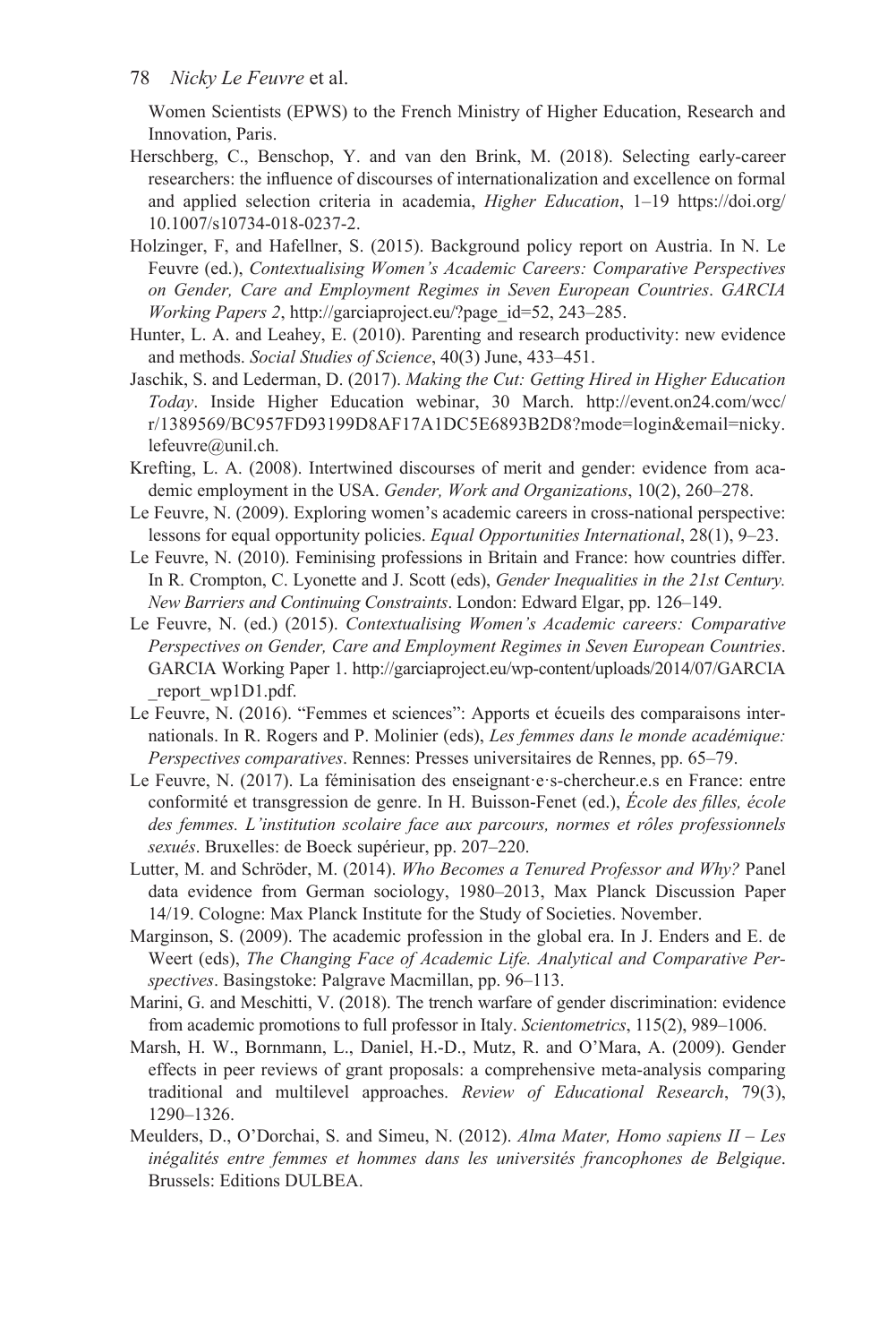- Miller, D. and Wai, J. (2015). The bachelor to PhD STEM pipeline no longer leaks more women than men: a 30-year analysis. *Frontiers in Psychology*, 6. [www.ncbi.nlm.nih.](http://www.ncbi.nlm.nih.gov) [gov/pmc/articles/PMC4331608/.](http://www.ncbi.nlm.nih.gov)
- Moss-Racusin, C. A., Dovidio, J. F., Brescoll, V. L., Graham, M. J. and Handelsman, J. (2012). Science faculty's subtle gender biases favour male students. *PNAS*. [www.pnas.](http://www.pnas.org) [org/content/early/2012/09/14/1211286109.](http://www.pnas.org)
- Musselin, C. (2005). European academic labour markets in transition. *Higher Education*, 49, 135–154.
- Musselin, C. (2009). *The Markets for Academics*. London: Routledge.
- Musselin, C. (2017). *La Grande course des universités*. Paris: Presses de Sciences Po.
- Musselin, C. and Pigeyre, F. (2008). Les effets du recrutement collégial sur la discrimination: Le cas des recrutements universitaires. *Sociologie du travail*, 50, 48–70.
- Nittrouer, C. L., Hebl, M. R., Ashburn-Nardo, L., Trump-Steele, R. C., Lane, D. and Valian, V. (2017). Gender disparities in colloquium speakers at top universities. *PNAS*  early edition.
- Pétursdóttir, G. (2009). *Within the Aura of Gender Equality: Icelandic Work Cultures, Gender Relations and Family Responsibility, a Holistic Approach*. PhD thesis. University of Iceland, Faculty of Political Science.
- Phou, K. (2017). *Profile of Early Career Doctorates in 2015*. National Science Foundation *NSF\_InfoBrief*, 17–303, 1–6.
- Rogers, R. and Molinier, P. (eds) (2016). *Les femmes dans le monde académique: Perspectives comparatives*, Rennes: Presses universitaires de Rennes.
- Schultheis, F. (2000). Chacun sa chimère, le privatdozent, ou l'"illusio" académique faite homme. In M. O. Gonseth, J. Hainard and R. Kaehr (eds), *La grande illusion.* Neuchâtel: Musée d'ethnographie, pp. 41–55.
- Schwabe, M. (2011). The career paths of doctoral graduates in Austria. *European Journal of Education*, 46(1), 53–168.
- SERI (2015). *L'enseignement supérieur et la recherche en Suisse*. Bern: Swiss State Secretariat for Education, Research and Innovation.
- Siemienska, R. (2001). Women in the academe in Poland: winners among losers? Conference paper 01/04 of the EU Research Training Network "Women in European Universities", University of Meunster, pp. 1–13.
- Siemienska, R. and Zimmer, A. (eds) (2007). *Gendered Career Trajectories in Academia in Cross-National Perspective*. Warsaw: Scholar.
- Studer, M. (2012). *Étude des inégalités de genre en début de carrière académique à l'aide de méthodes innovatrices d'analyse de données séquentielles*, PhD Thesis, Geneva University.
- Steinthorsdóttir, F., Brorsen Smidt, T., Pétursdóttir, G. M., Einarsdóttir, T. and Le Feuvre, N. (2018). The gender bias of new managerialism in the academy, *Gender, Work & Organization*, early on-line publicaton, doi:10.1111/gwao.12286.
- Teelken, C. and Van der Weijden, I. (2018). The employment situations and career prospects of postdoctoral researchers. *Employee Relations*, 40(2), 396–411.
- Teichler, U. and Höhle, E. A. (eds) (2013). *The Work Situation of the Academic Profession in Europe: Findings of a Survey in Twelve Countries.* Dordrecht: Springer.
- Teichler, U., Arimoto, A. and Cummings, W. K. (eds) (2013). *The Changing Academic Profession. Major Findings of a Comparative Survey*. Dordrecht: Springer.
- Tuchman, G. (2009). *Wannabe U. Inside the Corporate University*. Chicago, IL: Chicago University Press.